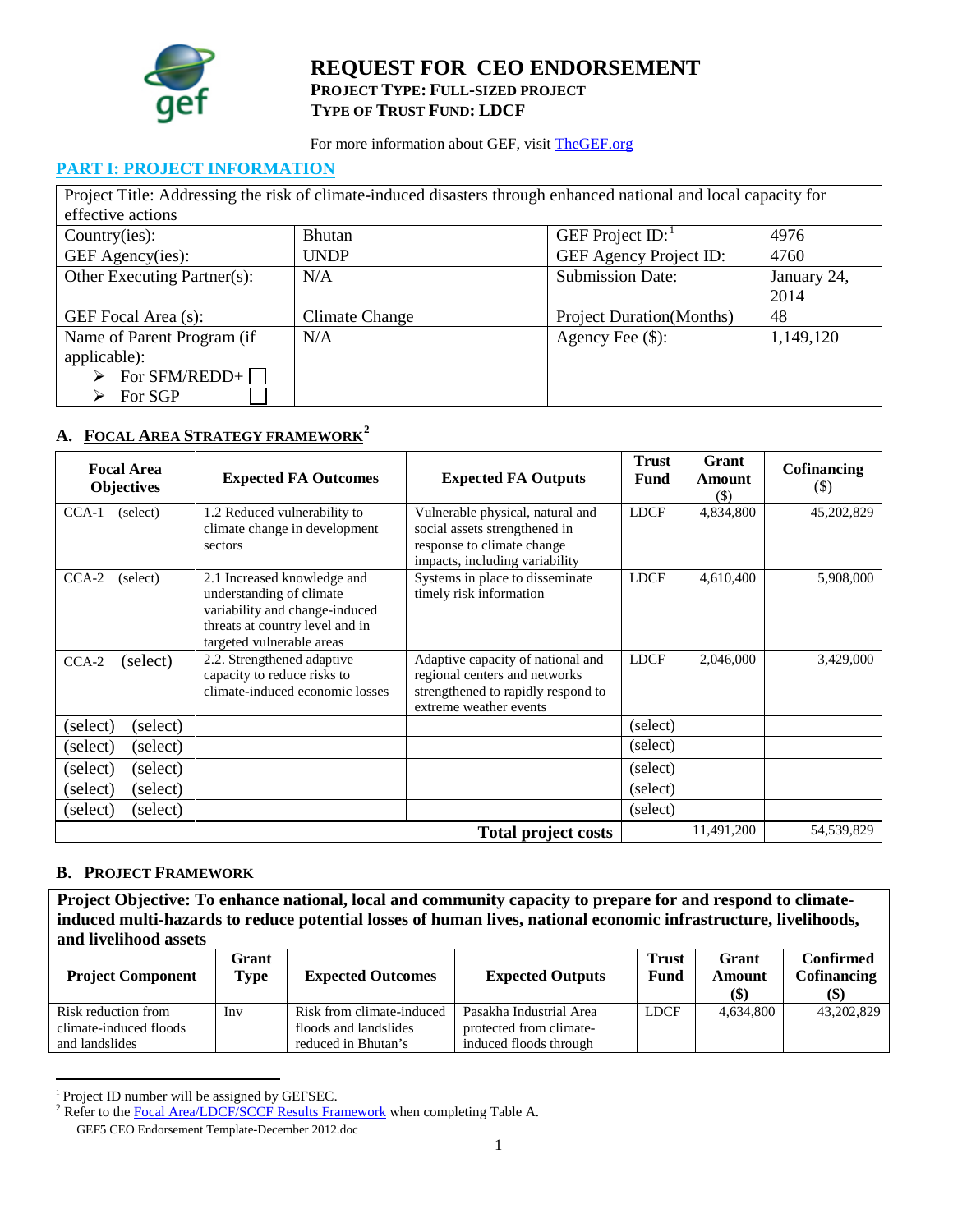|                                                             |     | economic and industrial<br>center Phuentsholing and<br>Pasakha Industrial Area                                                                                                | watershed management<br>measures, river bank<br>protection works and<br>development of flood buffer<br>zones                                                                                                              |              |           |           |
|-------------------------------------------------------------|-----|-------------------------------------------------------------------------------------------------------------------------------------------------------------------------------|---------------------------------------------------------------------------------------------------------------------------------------------------------------------------------------------------------------------------|--------------|-----------|-----------|
|                                                             |     |                                                                                                                                                                               | Climate-induced landslide<br>risk in four critical areas in<br>Phuentsholing-Rinchending<br>area reduced through<br>Integrated slope stabilization<br>measures                                                            |              |           |           |
|                                                             |     |                                                                                                                                                                               | Integrated geo-hazard<br>assessment and mapping<br>carried out in four critical<br>landslide- and flood-prone<br>areas in Bhutan, using data<br>standards compatible with<br>the national database                        |              |           |           |
|                                                             |     |                                                                                                                                                                               | Thresholds for landslide<br>slope failure determined in<br>different geological zones,<br>through research correlating<br>geological instability with<br>rainfall data from weather<br>stations                           |              |           |           |
| Enhanced adaptive<br>capacity at community<br>level         | Inv | Community resilience to<br>climate-induced disaster<br>risks (droughts, floods,<br>landslides, windstorms,<br>forest fires) strengthened<br>in at least four dzongkhags       | Climate-resilient water<br>harvesting, storage and<br>distribution systems<br>designed, built or<br>rehabilitated in at least four<br>dzongkhags and one<br>municipality                                                  | ${\rm LDCF}$ | 1,898,800 | 3,129,000 |
|                                                             |     |                                                                                                                                                                               | Community-level water<br>resource inventory<br>completed, maintained, and<br>used for water resource<br>management planning in at<br>least four dzongkhags                                                                |              |           |           |
|                                                             |     |                                                                                                                                                                               | Disaster management<br>institutions at various levels<br>established and trained in<br>four dzongkhags for better<br>preparedness and response to<br>climate-induced disasters                                            |              |           |           |
| Enhanced national<br>capacity for managing<br>climate risks | Inv | Relevant information<br>about climate-related risks<br>and threats shared across<br>development sectors for<br>planning and preparedness<br>on a timely and reliable<br>basis | Enhanced quality,<br>availability and transfer of<br>real-time climate data in all<br>dzongkhags for climate<br>resilient development<br>planning and local disaster<br>management                                        | <b>LDCF</b>  | 4,410,400 | 5,508,000 |
|                                                             |     |                                                                                                                                                                               | Increased effectiveness of<br>National Weather and Flood<br>Forecasting and Warning<br>Center (NWFFWC) through<br>improved capacity to<br>analyze, manage and<br>disseminate localized climate<br>information in a timely |              |           |           |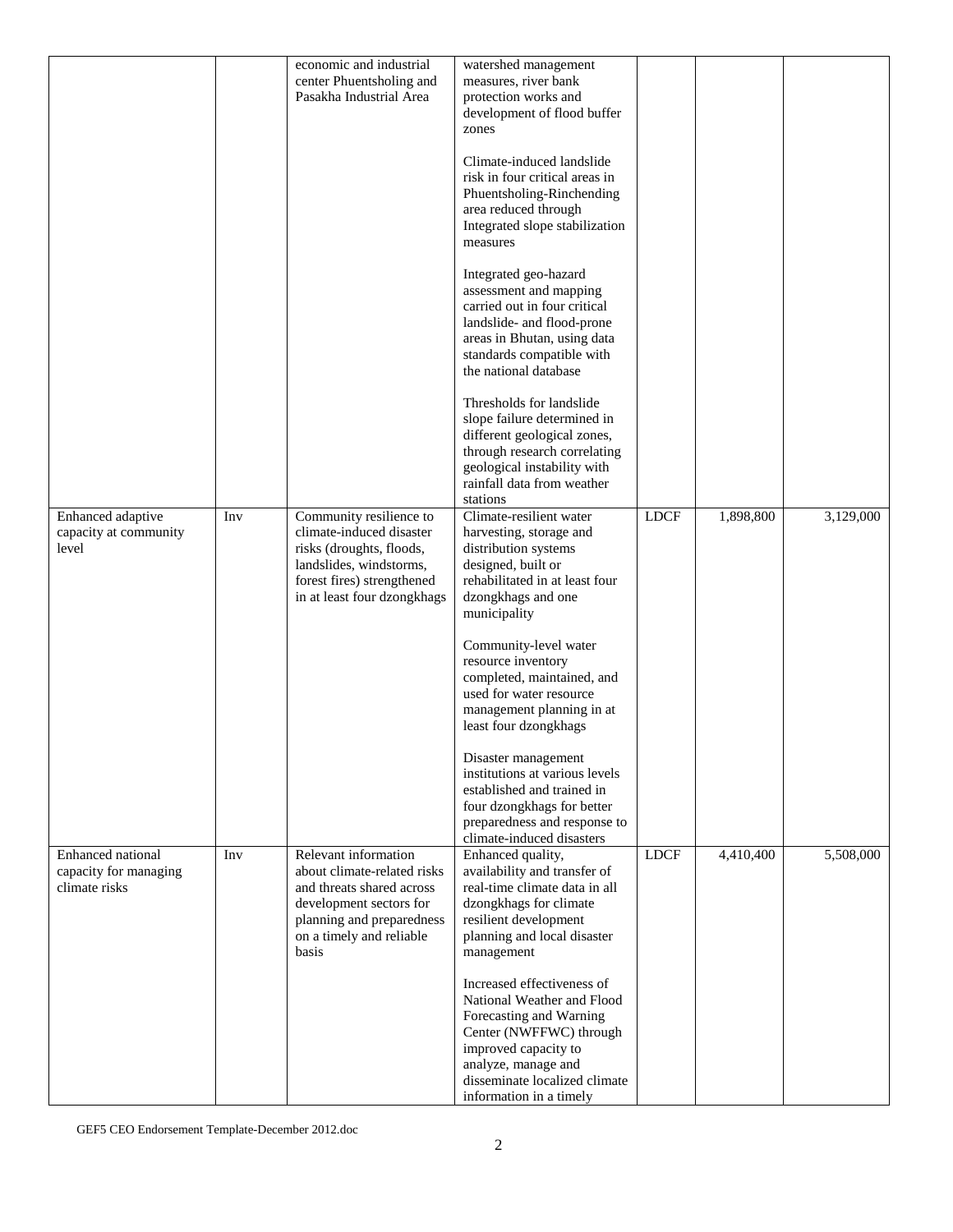|          | manner<br>Policy makers and | development professionals<br>have systematic access to<br>evidence-based information<br>on climate risks and hazards<br>through cross-government<br>knowledge sharing and<br>coordination mechanisms |            |            |
|----------|-----------------------------|------------------------------------------------------------------------------------------------------------------------------------------------------------------------------------------------------|------------|------------|
| (select) |                             | (select)                                                                                                                                                                                             |            |            |
| (select) |                             | (select)                                                                                                                                                                                             |            |            |
| (select) |                             | (select)                                                                                                                                                                                             |            |            |
| (select) |                             | (select)                                                                                                                                                                                             |            |            |
| (select) |                             | (select)                                                                                                                                                                                             |            |            |
| (select) |                             | (select)                                                                                                                                                                                             |            |            |
|          |                             | Subtotal                                                                                                                                                                                             | 10,944,000 | 51,839,829 |
|          |                             | Project management Cost (PMC) <sup>3</sup><br>(select)                                                                                                                                               | 547,200    | 2,700,000  |
|          |                             | <b>Total project costs</b>                                                                                                                                                                           | 11,491,200 | 54,539,829 |

# **C. SOURCES OF CONFIRMED [COFINANCING](http://gefweb.org/Documents/Council_Documents/GEF_C21/C.20.6.Rev.1.pdf) FOR THE PROJECT BY SOURCE AND BY NAME (\$)**

| <b>Sources of Co-financing</b> | <b>Name of Co-financier (source)</b>                                                                                                                                                                                                                                                                                                                                            | <b>Type of Cofinancing</b> | Cofinancing<br>Amount $(\$)$ |
|--------------------------------|---------------------------------------------------------------------------------------------------------------------------------------------------------------------------------------------------------------------------------------------------------------------------------------------------------------------------------------------------------------------------------|----------------------------|------------------------------|
| <b>National Government</b>     | Through the Gross National Happiness<br>Commission:<br>Construction of national highways<br><b>Expansion of Phuentsholing City</b><br>TA support to DGM from Norway<br>Mongar water resource expansion<br>Water resource inventory<br>Capacity building support to DDM from<br><b>WB/GFDRR</b><br>TA support to DHMS/NWFFWC from<br>Finnland<br><b>DHMS</b> Departmental budget | Grant                      | 53,350,829                   |
| <b>CSO</b>                     | Tarayana Foundation                                                                                                                                                                                                                                                                                                                                                             | In-kind                    | 156,000                      |
| <b>CSO</b>                     | Tarayana Foundation                                                                                                                                                                                                                                                                                                                                                             | Grant                      | 671,000                      |
| GEF Agency                     | UNDP's assistance:<br>Tarayana rural development through the<br>٠<br>Joint Support Program<br>CBDRM capacity building in Sarpang<br>$\bullet$<br>and Tsirang Dzongkhags through the<br>Joint Support Program<br>CBDRM capacity building in Zhemgang<br>$\bullet$<br>Dzongkhag through UNDP Regional<br>Bureau for Asia and the Pacific                                          | Grant                      | 362,000                      |
| (select)                       |                                                                                                                                                                                                                                                                                                                                                                                 | (select)                   |                              |
| (select)                       |                                                                                                                                                                                                                                                                                                                                                                                 | (select)                   |                              |
| (select)                       |                                                                                                                                                                                                                                                                                                                                                                                 | (select)                   |                              |

Please include letters confirming cofinancing for the project with this form

 $\overline{\phantom{a}}$ 

<span id="page-2-0"></span> $3$  PMC should be charged proportionately to focal areas based on focal area project grant amount in Table D below.

GEF5 CEO Endorsement Template-December 2012.doc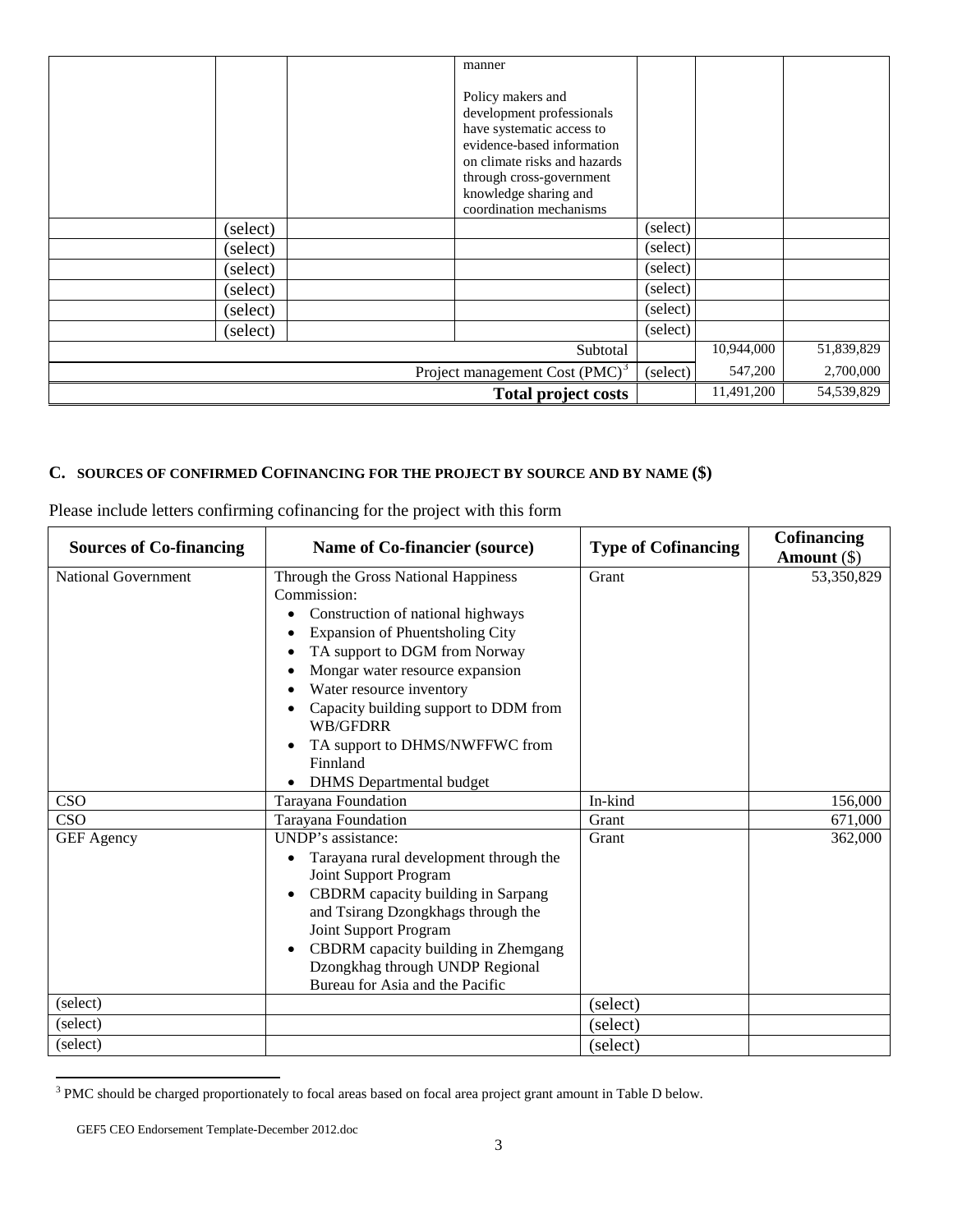| (select)                  | (select)   |  |
|---------------------------|------------|--|
| (select)                  | (select)   |  |
| (select)                  | (select)   |  |
| <b>Total Co-financing</b> | 54,539,829 |  |

#### **D. TRUST FUND RESOURCES REQUESTED BY AGENCY, FOCAL AREA AND COUNTRY**<sup>1</sup>

|                              | <b>Type of</b><br><b>Trust Fund</b> | <b>Focal Area</b> | <b>Country Name/</b> | (in \$)                    |                              |                         |  |
|------------------------------|-------------------------------------|-------------------|----------------------|----------------------------|------------------------------|-------------------------|--|
| <b>GEF Agency</b>            |                                     |                   | Global               | Grant<br><b>Amount</b> (a) | <b>Agency Fee</b><br>$(b)^2$ | <b>Total</b><br>$c=a+b$ |  |
| <b>UNDP</b>                  | <b>LDCF</b>                         | Climate Change    | Bhutan               | 11,491,200                 | 1,149,120                    | 12,640,320              |  |
| (select)                     | (select)                            | (select)          |                      |                            |                              | $\theta$                |  |
| (select)                     | (select)                            | (select)          |                      |                            |                              | $\theta$                |  |
| (select)                     | (select)                            | (select)          |                      |                            |                              | $\boldsymbol{0}$        |  |
| (select)                     | (select)                            | (select)          |                      |                            |                              | $\boldsymbol{0}$        |  |
| (select)                     | (select)                            | (select)          |                      |                            |                              | $\boldsymbol{0}$        |  |
| (select)                     | (select)                            | (select)          |                      |                            |                              | $\boldsymbol{0}$        |  |
| (select)                     | (select)                            | (select)          |                      |                            |                              | $\Omega$                |  |
| (select)                     | (select)                            | (select)          |                      |                            |                              | 0                       |  |
| (select)                     | (select)                            | (select)          |                      |                            |                              | $\Omega$                |  |
| <b>Total Grant Resources</b> |                                     |                   |                      | 11,491,200                 | 1,149,120                    | 12,640,320              |  |

 $\textsuperscript{1}$  In case of a single focal area, single country, single GEF Agency project, and single trust fund project, no need to provide information for this table. PMC amount from Table B should be included proportionately to the focal area amount in this table. 2 Indicate fees related to this project.

#### **F. CONSULTANTS WORKING FOR TECHNICAL ASSISTANCE COMPONENTS:**

| Component                        | <b>Grant Amount</b><br>(\$` | Cofinancing<br>(\$` | <b>Project Total</b><br>(\$` |
|----------------------------------|-----------------------------|---------------------|------------------------------|
| <b>International Consultants</b> | 148,500                     |                     | 148,500                      |
| National/Local Consultants       | 34,300                      |                     | 34,300                       |

#### **G. DOES THE PROJECT INCLUDE A "NON-GRANT" INSTRUMENT?** No

 (If non-grant instruments are used, provide in Annex D an indicative calendar of expected reflows to your Agency and to the GEF/LDCF/SCCF/NPIF Trust Fund).

## **PART II: PROJECT JUSTIFICATION**

#### **A. DESCRIBE ANY CHANGES IN ALIGNMENT WITH THE PROJECT DESIGN OF THE ORIGINAL PIF[4](#page-3-0)**

- A.1 National strategies and plans or reports and assessments under relevant conventions, if applicable, i.e. NAPAS, NBSAPs, national communications, TNAs, NCSA, NIPs, PRSPs, NPFE, Biennial Update Reports, etc. N/A
- A.2. GEF focal area and/or fund(s) strategies, eligibility criteria and priorities. N/A
- A.3 The GEF Agency's comparative advantage: N/A
- A.4. The baseline project and the problem that it seeks to address:

<span id="page-3-0"></span>GEF5 CEO Endorsement Template-December 2012.doc  $\frac{1}{4}$ <sup>4</sup> For questions A.1 –A.7 in Part II, if there are no changes since PIF and if not specifically requested in the review sheet at PIF stage, then no need to respond, please enter "NA" after the respective question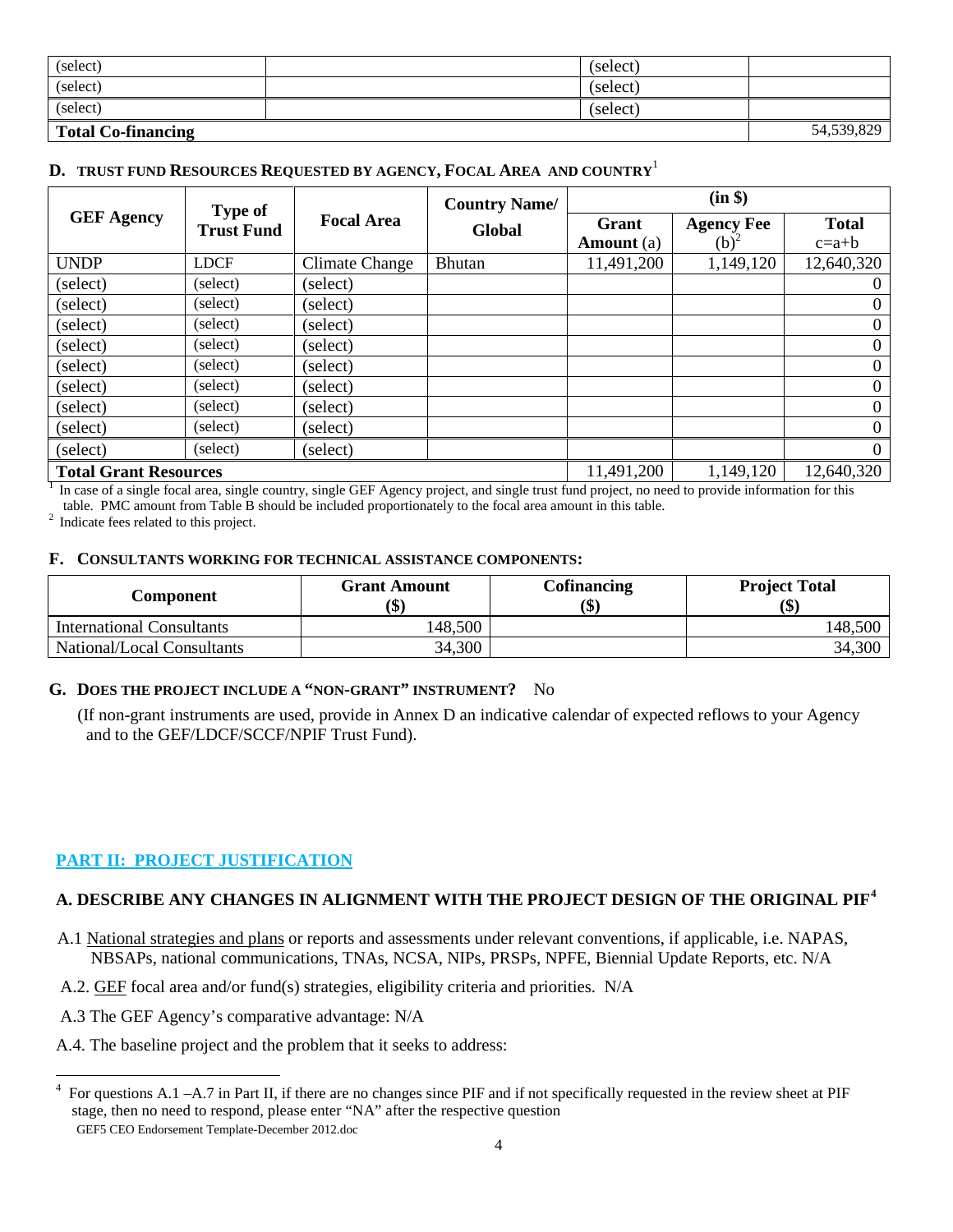While the fundamental problem that the project seeks to address remains unchanged, detailed baseline assessments during the PPG phase resulted in a more refined set of baseline projects and the additional contributions of LDCF funding.

LDCF funding under Outcome 1 will safeguard RGoB's proposed capital investments in Phuentsholing and Pasaka Industrial Area on roads and city expansion (approximately \$41 million). Reflecting the economic importance of Phuentsholing and PIA for the country and increasing influx of residents, a large sum of capital investments under the new five-year development plan are directed towards this area. However, at the same time, the inherent geological vulnerability of the city sitting on alluvial deposits covered by gravels and sand with large blocks of rocks occurring as terraces, exposes the future investments to a considerable risk of landslides and flush floods, induced by extensive dry spells or concentrated rainfall. The proposed LDCF investments of US\$4.61 million will, first, remove the imminent risks of floods and landslides from this area, and, second, build capacity of the Department of Geology and Mines, to carry out climate-sensitive risk hazard assessments in four critical landslideand flood-prone areas in the country.

As for Outcome 2, the baseline projects/investments, presented in the approved PIF, that are ongoing to address sudden onset of disasters remain consistent. As described in the Project Document, the RGoB has sequenced and combined various sources of funding to eventually build CBDRM capacity in all dzongkhags in the country as mandated in the recently enacted Disaster Management Act, the CBDRM capacity building entails the establishment of a Dzongkhag Disaster Management Committee (DDMC), formulation of a Disaster Contingency Plan, and training of relevant personnel within the Committee and community. A separate set of trainings for forest fire management are offered by the Department of Forests and Park Services, but coordinated uniformly by the DDMC. Since the first two dzongkhags was trained in 2008/09 with support from the first LDCF-financed GLOF project, 16 out of 20 dzongkhags have received support over the last four years. In the proposed second LDCF project, the remaining four dzongkhags will receive the CBDRM support, which will have completed the CBDRM capacity building in all dzongkhags in the country. In so doing in the four dzongkhags, additional climate-risk considerations (which will be made available through the investments and technical assistance in Outcome 1 and 3) will be reflected in the Disaster Contingency Plans. This work in improving/updating the Contingency Plans will also take place in three additional dzongkhags (i.e. Sarpang, Tirang, and Zhembang) which have been supported by the baseline projects of the Joint Support Programme and RBAP Capacity Building Programme for Disaster Risk Management, both financially assisted by UNDP.

It should be noted, however, that one co-financing source, envisaged from UNDP, for this Outcome was removed due to the geographical alignment. At the PIF stage, co-financing of circa \$1M was envisaged in the form of Capacity Development Grants provided through PEI/JSP. It was originally thought that the CBDRM capacity building (including the establishment of a DDMC, formulation of a contingency plan, etc) can better inform the use of the Grants which do not necessarily have a specific climate change focus. However, since the PIF formulation to the beginning of PPG, several other dzongkhags had received support on CBDRM leaving four dzongkhags in the country that needed CBDRM support. These four dzongkhags turned out to be different from the five pilot dzongkhags that received the Capacity Development Grants in PEI/JSP (with the exception of Samtse dzongkhag), and thus it was removed from the final list of co-financing.

For addressing slow onset of disasters, especially droughts, the planned RGoB investments under the 11<sup>th</sup> five-year plan for expanding freshwater resources for Mongar Municipality is considered a major baseline project for this component. This was not presented at the PIF stage as the details of the five-year plan was not made available then (also see the section below in the change in the scope of "additional activities" requested for LDCF financing in this regard). In rural areas, Tarayana Foundation's signature project 'livelihood programme', which receives financial support from JSP, Helvetas and ADB, is considered a baseline project for this subcomponent. The livelihood programme, with ultimate objective of improving livelihoods of rural communities and empowering small and remote communities, is providing options for income generating activities, product development and marketing, etc, through formation of self-help groups, which place a lot of emphasis on women's participation in these activities. The proposed LDCF project will integrate climate change adaptation investments, especially aiming at reducing vulnerability to water scarcity, into this baseline program.

For Outcome 3, the change in the baseline project affected during the PPG stage is as follows: In the approved PIF, JICA's financial and technical support for strengthening early warning system. At the time of writing the PIF, the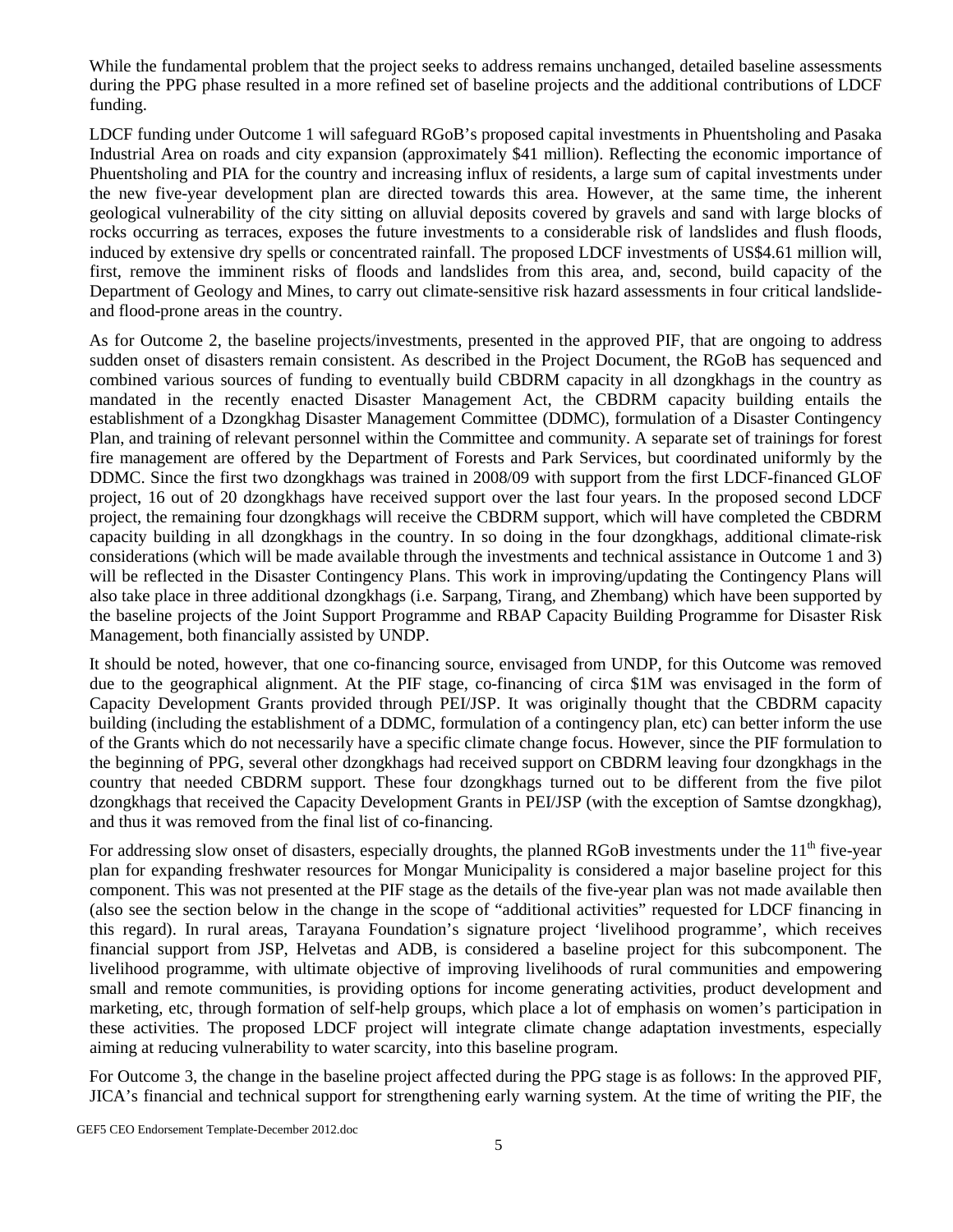scope of the JICA support was unconfirmed but believed to be exclusively GLOF-focused. However, during the course of PPG, it was confirmed that JICA's investments on the hydro-met infrastructures would have wider applications for strengthening climate resilience in the country. For this reason, JICA's investment is not counted towards baseline, but it is considered a project that requires close coordination (which has already started during the PPG phase).

A table listed below presents baseline projects vis-à-vis corresponding project Outcomes and Outputs.

|                                                                                                        | Relevant<br><b>Outputs</b> | YEAR 1     | <b>YEAR 2</b> | <b>YEAR 3</b> | <b>YEAR 4</b> | <b>TOTAL</b> |
|--------------------------------------------------------------------------------------------------------|----------------------------|------------|---------------|---------------|---------------|--------------|
| <b>GEF LDCF</b>                                                                                        |                            | 2,457,300  | 5,212,700     | 2,401,350     | 1,419,850     | 11,491,200   |
| <b>OUTCOME 1: Risks from climate-induced floods and landslides reduced in economic/industrial hubs</b> |                            |            |               |               |               |              |
| <b>Construction of National Highways</b>                                                               |                            |            |               |               |               |              |
| Construction of Damchu-Chukha bypass road (DANTAK)<br>under Phuentsholing-Thimphu HWY                  |                            | 3,163,889  | 3,163,889     | 3,163,888     |               | 9,491,666    |
| Construction of Fafe-Khosala bypass road under<br>Zhemgang-Trongsa HWY                                 | 1.2 & 1.3                  | 1,994,277  | 1,994,277     | 1,994,279     |               | 5,982,833    |
| Department of Roads - Operation and Maintenance                                                        |                            | 88,867     | 88,867        | 88,867        | 88,865        | 355,466      |
| <b>Expansion of Phuentsholing City</b>                                                                 |                            |            |               |               |               |              |
| Phuentsholing Thromde's capital investments for<br>expansion and industrial development                | 1.1 & 1.2                  | 6,343,216  | 6,343,216     | 6,343,216     | 6,343,216     | 25,372,864   |
| <b>DGM TA support from Norway</b>                                                                      | 1.2 & 1.3                  | 1,000,000  | 1,000,000     | 1,000,000     | 1,000,000     | 4,000,000    |
| <b>Sub-total for Outcome 1</b>                                                                         |                            | 12,590,249 | 12,590,249    | 12,590,250    | 7,432,081     | 45,202,829   |
| <b>OUTCOME 2: Community resilience to climate-induced disaster risks strengthened</b>                  |                            |            |               |               |               |              |
| Mongar water resource expansion                                                                        | 2.1                        | 375,000    | 375,000       | 375,000       | 375,000       | 1,500,000    |
| Water resource inventory                                                                               | 2.2                        | 120,000    | 110,000       | 110,000       |               | 340,000      |
| JSP/Tarayana rural development                                                                         | 2.1                        | 175,000    |               |               |               | 175,000      |
| Tarayana in-kind co-financing                                                                          | 2.1                        | 39,000     | 39,000        | 39,000        | 39,000        | 156,000      |
| Tarayana's 'livelihood programme'                                                                      |                            |            |               |               |               |              |
| Through Helvetas                                                                                       | 2.1                        | 178,000    | 178,000       |               |               | 356,000      |
| Through ADB                                                                                            |                            | 157,500    | 157,500       |               |               | 315,000      |
| <b>CBDRM Capacity Building</b>                                                                         |                            |            |               |               |               |              |
| JSP's support in Sarpang and Tsirang Dzongkhags                                                        |                            | 87,000     |               |               |               | 87,000       |
| UNDP/RBAP's support in Zhemgang Dzongkhag                                                              | 2.3                        | 100,000    |               |               |               | 100,000      |
| WB/GFDRR capacity building and assessment for DDM at<br>the national level                             |                            | 150,000    | 125,000       | 125,000       |               | 400,000      |
| <b>Sub-total for Outcome 2</b>                                                                         |                            | 1,381,500  | 984,500       | 649,000       | 414,000       | 3,429,000    |
| OUTCOME 3: Climate information shared across climate-sensitive sectors on a timely and reliable basis  |                            |            |               |               |               |              |
| <b>DHMS/NWFFWC TA from Finland</b>                                                                     |                            |            |               |               |               |              |
| Finnish Meteorology Institute support in weather<br>forecasting                                        | 3.1 & 8.3.2                | 200,000    | 200,000       | 200,000       |               | 600,000      |
| Finnish ICIMOD support                                                                                 |                            | 108,000    |               |               |               | 108,000      |
| <b>DHMS Department Budget</b>                                                                          | 3.1 & 3.2                  | 1,300,000  | 1,300,000     | 1,300,000     | 1,300,000     | 5,200,000    |
| <b>Sub-total for Outcome 3</b>                                                                         |                            | 1,608,000  | 1,500,000     | 1,500,000     | 1,300,000     | 5,908,000    |
| <b>Total co-financing</b>                                                                              |                            | 15,579,749 | 15,074,749    | 14,739,250    | 9,146,081     | 54,539,829   |
| <b>Total</b>                                                                                           |                            | 18,037,049 | 20,287,449    | 17,140,600    | 10,565,931    | 66,031,029   |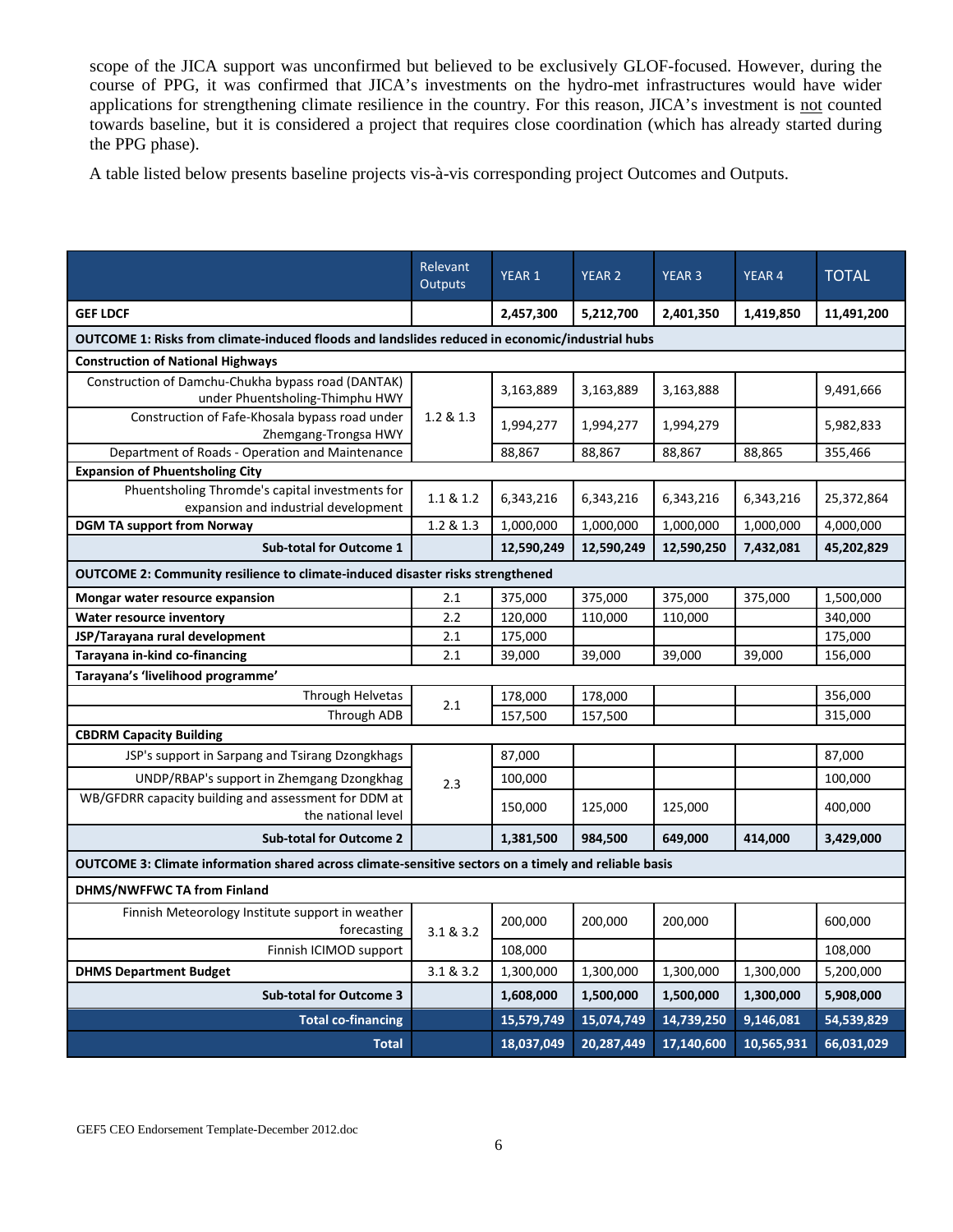A. 5. [Incremental](http://www.thegef.org/gef/node/1890) [/Additional cost reasoning:](http://www.thegef.org/gef/node/1325) describe the incremental (GEF Trust Fund/NPIF) or additional (LDCF/SCCF) activities requested for GEF/LDCF/SCCF/NPIF financing and the associated [global environmental](http://www.thegef.org/gef/sites/thegef.org/files/documents/CPE-Global_Environmental_Benefits_Assessment_Outline.pdf)  [benefits](http://www.thegef.org/gef/sites/thegef.org/files/documents/CPE-Global_Environmental_Benefits_Assessment_Outline.pdf) (GEF Trust Fund) or associated adaptation benefits (LDCF/SCCF) to be delivered by the project:

The additional activities for which LDCF financing is requested remain the same for Outcome 1 as presented in the approved PIF.

For Outcome 2, to address the increasing risk of water scarcity in Mongar municipality, the RGoB initially planned to build an impounding reservoir (150m x 35m) in the upstream of the Yakpogang water source, as presented in the PIF. However, this option was rejected from the cost-effectiveness point of view. Also given the scale of the construction in a hilly landscape, the potential negative environmental impacts as well as the risk of earthquakeinduced flood from the reservoir itself, could be non-negligible. These considerations led to a revised planned outlay for addressing water scarcity in Mongar in the  $11^{th}$  five-year plan, which attempts to secure continuous supply of freshwater through accessing additional water sources for Mongar Municipality. Additional activities that will be implemented with LDCF funding are for the purpose of making efficient use of expanded freshwater resources. The current water supply network for Mongar is a result of continuous extension on an ad hoc basis as the city continued to expand, and as a result, nearly 60% of water is estimated to be lost during the distribution. As climate change projection points to a decline of the existing water sources by 0.2 liters per second annually, simply adding more and more freshwater sources is not going to improve the resilience of the city unless existing system weaknesses are addressed and water distribution efficiency improved. To this end, LDCF investments will be used to redesign the existing water distribution core system in such a way that (future) expansion of the "branch networks" can be done without causing water loss. Redesigning of the water distribution system is a first attempt in Bhutan and the technical capacity that will be obtained within the MoWHS and Mongar Municipality can be replicated in other burgeoning cities where population increase is likely to pose additional strain, on top of climateinduced uncertainty over water resources, on freshwater supply.

Under Outcome 3, additional Output 3.3, which aims at strengthening NEC's capacity for cross-sectoral coordination and actions for climate change adaptation, was included in the Project Document. During the detailed assessments of project Outcomes and Outputs and potential synergies across them, it became clear that such capacity enhancement within NEC is needed, not only to maximize the adaptive impacts from this project, but also to ensure institutional sustainability of the project impacts beyond the project timeframe. Key partners involved in the NAPA priority formulation agreed that the programmatic approach to this project would facilitate crosssectoral or –ministerial collaboration for climate change actions. However, the experience of such an approach has been limited to the time of the production of NAPA documents (original and update). While the implementation of the project itself will provide various opportunities for cross-sectoral collaboration (such as climate information obtained through Outcome 3 feeding into geo-hazard or flood hazard warning thresholds established by DGM/FEMD under Outcome 1, which in turn will feed into the revision of the Disaster Contingency Plan under Outcome 2), additional areas of collaboration need to be identified in a consultative manner. To this end, under the new Output 3.3, a Capacity Development will be established and implemented while NEC will also produce evidence-based guidance and recommendations on climate change adaptation strategies and activities in Bhutan and how to integrate CC and adaptation within sector policies.

A.6 Risks, including climate change, potential social and environmental risks that might prevent the project objectives from being achieved, and measures that address these risks:

Most of risks identified during the PIF stage are still valid. However, after detailed assessments of stakeholder capacity, baseline stakeholder assessment resulted in a refined set of risks, summarized in Table below.

| # | <b>Description</b>                                                   | Type        | Impact $\&$        | <b>Countermeasures / Mng't</b>                         | Owner                                                        |
|---|----------------------------------------------------------------------|-------------|--------------------|--------------------------------------------------------|--------------------------------------------------------------|
|   |                                                                      |             | <b>Probability</b> | response                                               |                                                              |
|   | Multiple implementing                                                | Operational | $P=2$              | Three-tier                                             | Implementing                                                 |
|   | agencies involved in the<br>project might hinder project<br>progress |             | $I=3$              | management<br>(PB,<br>arrangement<br>TAG and PWG) will | partners, co-<br>coordination<br>agency, project<br>Manager, |
|   |                                                                      |             |                    | information<br>ensure                                  | Project Support                                              |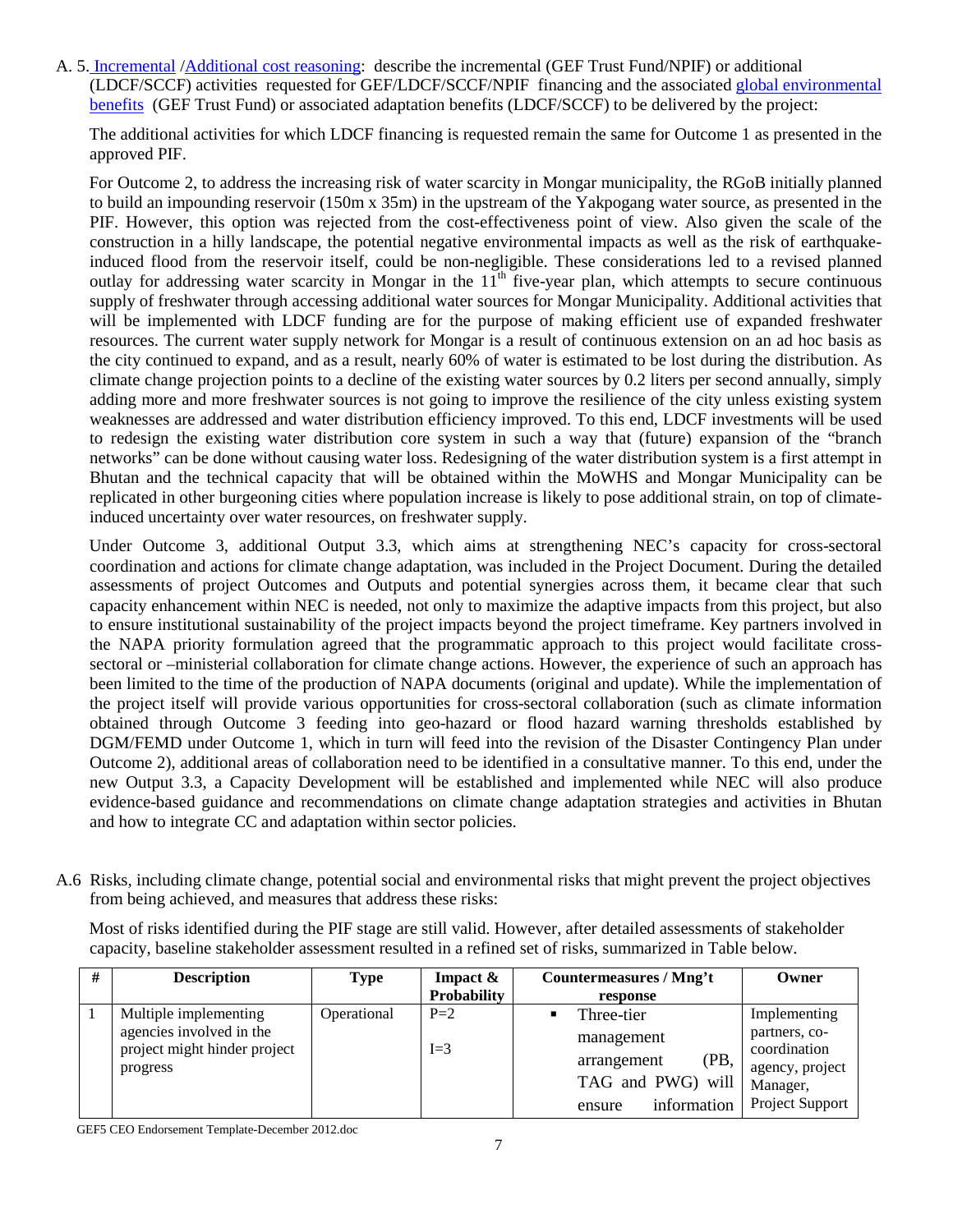|                |                                                             |                |         | exchange<br>both<br>at                                              | Officer                     |
|----------------|-------------------------------------------------------------|----------------|---------|---------------------------------------------------------------------|-----------------------------|
|                |                                                             |                |         | working-<br>and                                                     |                             |
|                |                                                             |                |         | strategic-level                                                     |                             |
|                |                                                             |                |         | Regular meeting<br>(at                                              |                             |
|                |                                                             |                |         | least quarterly)<br>to                                              |                             |
|                |                                                             |                |         | update                                                              |                             |
|                |                                                             |                |         | project<br>${\rm on}$                                               |                             |
|                |                                                             |                |         | implementation status                                               |                             |
|                |                                                             |                |         | different<br>among                                                  |                             |
|                |                                                             |                |         | project managers                                                    |                             |
| $\overline{2}$ | Insufficient technical &                                    | Organizational | $P = 2$ | Detailed orientation &                                              | Implementing                |
|                | implementation capacity of<br>key actors may impede         |                | $I = 2$ | training on processes,                                              | Partners, Co-<br>ordination |
|                | timely achievement of                                       |                |         | especially technical &                                              | agency, and                 |
|                | outputs.                                                    |                |         | financial<br>reporting,                                             | Project                     |
|                |                                                             |                |         | project management,                                                 | Manager                     |
|                |                                                             |                |         | etc Mentoring will                                                  |                             |
|                |                                                             |                |         | also be resorted to.                                                |                             |
| 3              | Loss of key project                                         | Operational    | $P = 3$ | Responsibility of the<br>п                                          | Co-ordination               |
|                | personnel during the project                                |                |         | Implementing partners                                               | agency,                     |
|                | life (as often happens in                                   |                | $I = 4$ | ensure<br>effective<br>to                                           | Implementing                |
|                | government agencies due to                                  |                |         | project                                                             | Partners                    |
|                | transfer of key staffs) may<br>affect project progress      |                |         | implementation<br>by                                                |                             |
|                |                                                             |                |         |                                                                     |                             |
|                |                                                             |                |         | providing<br>relevant                                               |                             |
|                |                                                             |                |         | alternate candidates                                                |                             |
|                |                                                             |                |         | Proper documentation                                                |                             |
|                |                                                             |                |         | of<br>project                                                       |                             |
|                |                                                             |                |         | implementation                                                      |                             |
|                |                                                             |                |         | reports/status for easy                                             |                             |
|                |                                                             |                |         | follow-up on project                                                |                             |
|                |                                                             |                |         | progress                                                            |                             |
| 4              | Theft/vandalism of                                          | Security       | $P=3$   | Apart from Phuentsholing                                            | Implementing                |
|                | materials and machineries                                   |                |         | Thromde assigning guards for<br>vulnerable local structures, during | partner,                    |
|                | used for slope stabilization<br>structures (e.g. galvanized |                | $I=4$   | the implementation phase, the                                       | Construction<br>companies   |
|                | iron mesh used in gabion                                    |                |         | following measures have been                                        |                             |
|                | walls) by miscreants,                                       |                |         | identified:<br>$\blacksquare$<br><b>Phuentsholing Thromde</b>       |                             |
|                | especially given the                                        |                |         | has periodic dialogue                                               |                             |
|                | proximity/contiguity of the                                 |                |         | with Indian counterpart                                             |                             |
|                | landslide areas to the porous<br>border with Indian town    |                |         | on various issues, and<br>this issue will be brought                |                             |
|                | (Jaigaon)                                                   |                |         | to the attention of the                                             |                             |
|                |                                                             |                |         | Indian counterpart so                                               |                             |
|                |                                                             |                |         | that security personnel                                             |                             |
|                |                                                             |                |         | on both sides of the<br>border are fully informed                   |                             |
|                |                                                             |                |         | about the risk                                                      |                             |
|                |                                                             |                |         | During the dialogue, the<br>٠<br>fact that the landslide            |                             |
|                |                                                             |                |         | measures in                                                         |                             |
|                |                                                             |                |         | Phuentsholing will                                                  |                             |
|                |                                                             |                |         | benefit communities on<br>the Indian side will be                   |                             |
|                |                                                             |                |         | emphasized (in fact, the                                            |                             |
|                |                                                             |                |         | number of beneficiaries                                             |                             |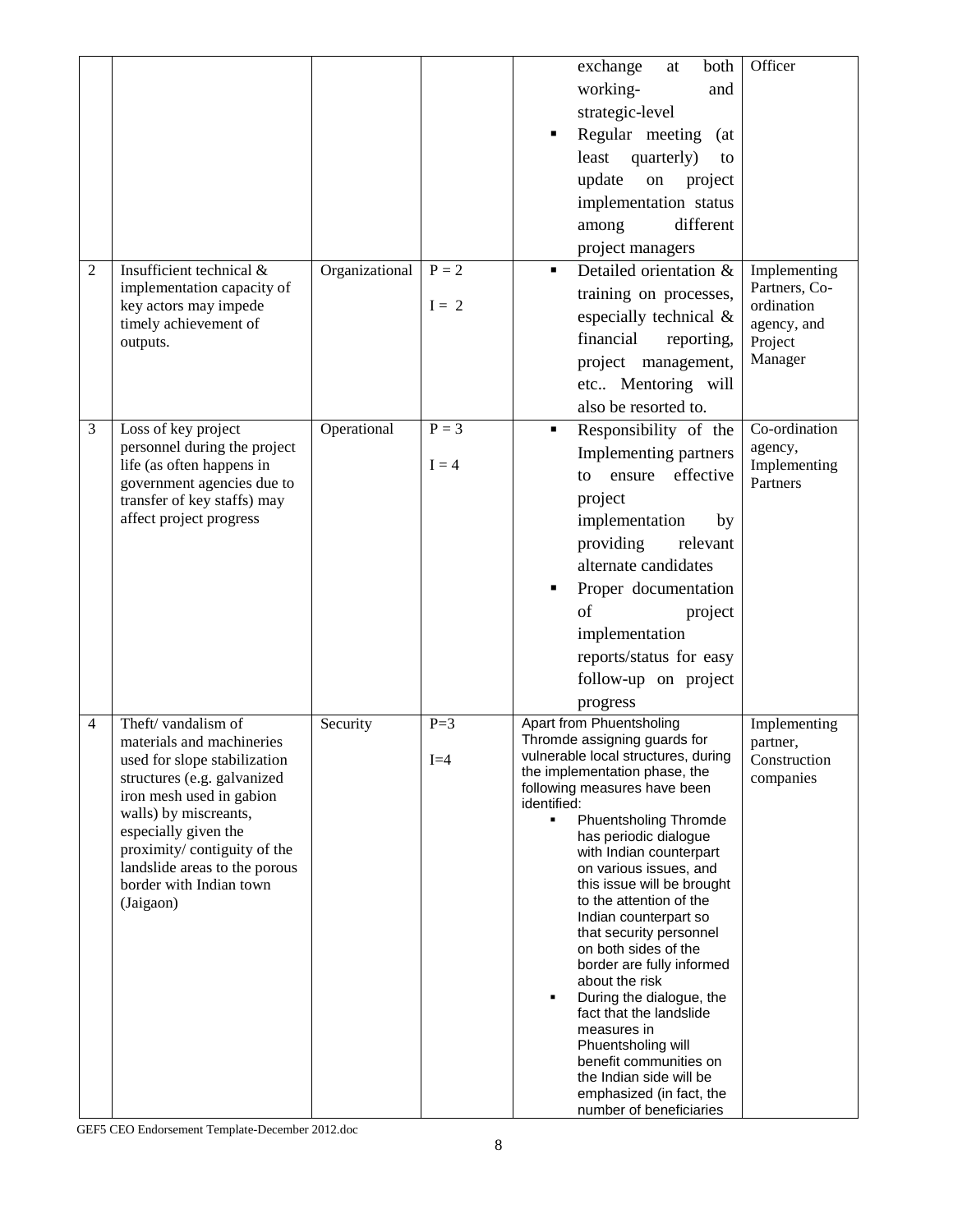|         |                                                                                                                                                                                                                                   |                            |                           | ٠                   | is expected to be larger<br>in India) so that the<br>border securities against<br>vandalism can be<br>strengthened<br>Lastly, by the design of<br>the<br>stabilization<br>once<br>the<br>measures,<br>work is complete, the<br>structures will be fixed<br>and the possibility of<br>theft is likely to become<br>sufficiently small. |                                                       |
|---------|-----------------------------------------------------------------------------------------------------------------------------------------------------------------------------------------------------------------------------------|----------------------------|---------------------------|---------------------|---------------------------------------------------------------------------------------------------------------------------------------------------------------------------------------------------------------------------------------------------------------------------------------------------------------------------------------|-------------------------------------------------------|
| 5       | Cross border impacts from<br>Indian side (due to strikes<br>and other issues) which<br>might prevent movement of<br>laborers to project site                                                                                      | Political                  | $P=2$<br>$I=5$            | ٠                   | Political dialogue (at<br>national<br>level)<br>depending<br>the<br>on<br>of<br>severity<br>the<br>situation                                                                                                                                                                                                                          | Implementing<br>partner, local<br>administration      |
| 6       | Widespread geologic<br>fragility in the area and<br>extreme rainfall events may<br>trigger flood and landslide<br>problems at levels and in<br>areas not envisaged in the<br>project which might hamper<br>project implementation | Environmental              | $P=2$<br>$I=4$            | $\blacksquare$      | Have<br>some<br>contingency plans in<br>place in case of such<br>situation                                                                                                                                                                                                                                                            | Implementing<br>partner,<br>construction<br>companies |
| $\tau$  | Operational exchange rate<br>fluctuation may affect the<br>project deliverables<br>negatively                                                                                                                                     | Financial                  | $P = 3$<br>$I = 2$        | $\blacksquare$      | Close monitoring of<br>financial<br>resources<br>adjustments<br>and<br>in<br>implementation<br>strategies taking into<br>consideration<br>the<br>budget<br>actual<br>situation.                                                                                                                                                       | Implementing<br>Partner and<br>Project<br>Manager     |
| 8       | Some critical partners may<br>fail to deliver outputs on<br>time.                                                                                                                                                                 | Strategic                  | $P = 2$<br>$I = 3$        | ٠                   | Close monitoring<br>of<br>of<br>implementation<br>deliverables<br>of<br>responsible agencies;                                                                                                                                                                                                                                         | Implementing<br>Partner, and<br>Project<br>Manager    |
| 9<br>10 | Incompatibility of different<br>elements (equipment) of the<br>hydromet network and<br>NWFFWC supported from<br>JICA and also from this<br>project<br>Force majeure or natural                                                    | Strategic<br>Environmental | $P=1$<br>$I=2$<br>$P = 2$ | $\blacksquare$<br>٠ | Since DHMS is the<br>implementing partner<br>for both the projects<br>any discrepancies can<br>be avoided as raised in<br>occasions<br>numerous<br>consultations<br>during<br>with DHMS to ensure<br>compatibility<br>Draw up alternative                                                                                             | Implementing<br>partner<br>Implementing               |
|         | disasters may set back                                                                                                                                                                                                            |                            |                           |                     |                                                                                                                                                                                                                                                                                                                                       | Partner, and                                          |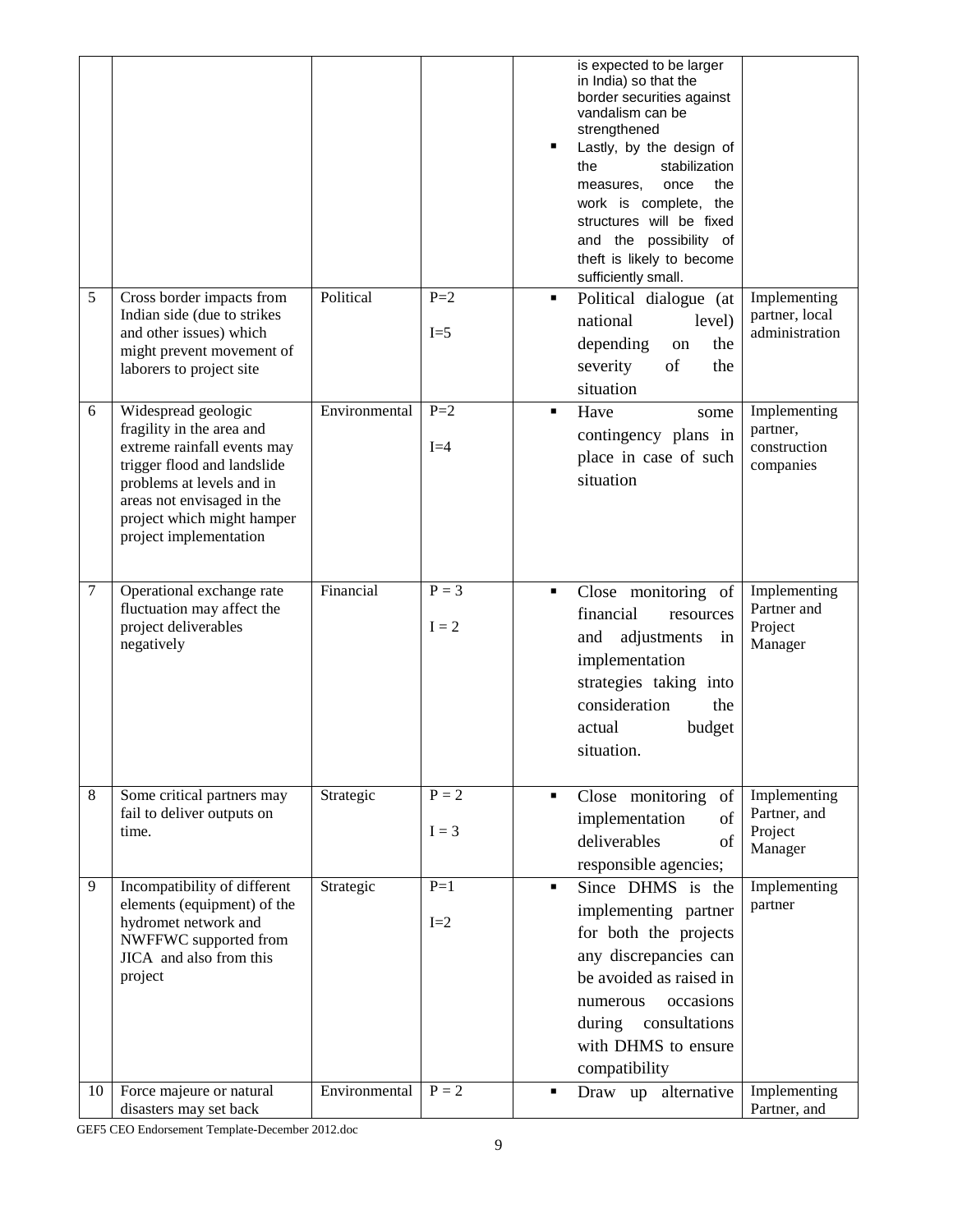| established timetables | i = b | implementation<br>options | for critical | Project<br>Manager |
|------------------------|-------|---------------------------|--------------|--------------------|
|                        |       | activities                |              |                    |

### A.7. Coordination with other relevant GEF financed initiatives

The first LDCF project that focuses on GLOF risks is operationally closing and thus there will be no direct overlap with the proposed second LDCF project.

# **B. ADDITIONAL INFORMATION NOT ADDRESSED AT PIF STAGE:**

B.1 Describe how the stakeholders will be engaged in project implementation.

Various stakeholders at national as well as local level will be engaged during the implementation of the project activities. Through the programmatic approach adopted in the implementation of this project, key stakeholders span not only across sectors at the national level, but will also involve two municipalities and a CSO at the subnational level.

Tarayana Foundation, a CSO with strong experience of working with grassroots communities in sustainable livelihoods and community empowerment, will play a pivotal role in mobilizing and forming local self-help groups for rural water harvesting (Output 2.1) and training these local groups in selected rural water harvesting technologies, thus building local community capacity and ownership. The proposed list of villages that have been identified during the PPG phase as target villages is listed below.

| <b>Dzongkhag</b> | Gewog       | <b>Villages/Hamlets</b> | No. of intended<br>beneficiaries |
|------------------|-------------|-------------------------|----------------------------------|
| Mongar           | Kengkhar    | Murung                  | 15 hhs                           |
|                  |             | Nanaric                 | $15h$ hhs                        |
|                  |             | Shingchongri            | 15 hhs                           |
|                  |             | Tongla                  | $15$ hhs                         |
|                  |             | Tsalabi                 | $15h$ hhs                        |
|                  |             | Yudaric                 | $15h$ hhs                        |
| Samtse           | Dophuchen   | Lotokuchu Jigme         | 33 hhs                           |
|                  |             | Lotokuchu Singye        | $35$ hhs                         |
|                  |             | Lotokuchu Wangchuck     | 17 hhs                           |
|                  |             | Lumbey                  | 14 hhs                           |
| Tsirang          | Tsirang-toe | Tsirang-toe             | 20 hhs                           |
|                  |             | Kapasing                | 25 hhs                           |
|                  |             | Thaktsang               | 25 hhs                           |
|                  |             | Tongsingnang            | 20 hhs                           |
| Pemagatshel      | Chimung     | Redingla                | 6 hhs                            |
|                  |             | Chimung                 | 40 hhs                           |
|                  |             | Nyasjhar                | 25 hhs                           |
|                  | Dungmin     | Mikuri                  | 30 hhs                           |
|                  |             | Bangyul                 | 30 hhs                           |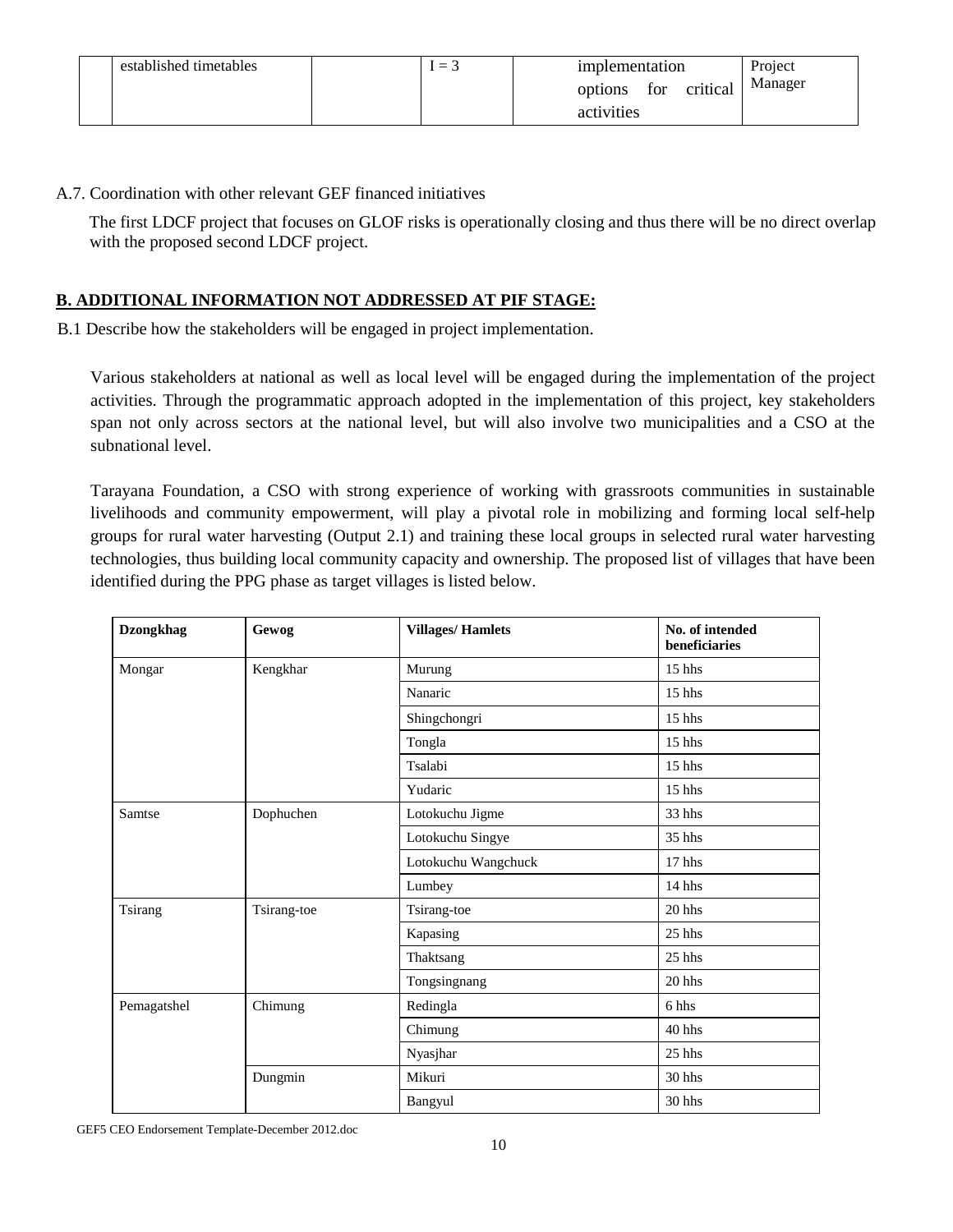|  |  |  |  | ______ |
|--|--|--|--|--------|
|--|--|--|--|--------|

The community-level water resources inventory (Output 2.2) will among other things involve household surveys on drinking and irrigation water conditions at the community level, collaboration with dzongkhag staff for field surveys and analysis of data, and will rely on a multi-disciplinary technical group drawn from relevant sectors for technical guidance and backstopping. The disaster risk management output (Output 2.3) will entail working directly with, and training, Disaster Management Committees and Sub-committees at dzongkhag/ gewog/ thromde levels for formulation of Dzongkhag/Gewog/Thromde Disaster Management and Contingency Plans and establishment of Critical Disaster Management Facilities. Communication protocol will also be established for coordinated preparedness and response to disasters, involving all key stakeholders at central and local levels. Setting up of VLFFMGs will provide grassroots level socio-institutional set-up for directly engaging with, and building capacity of, local stakeholders for forest fire management. In addition, the formulation of dzongkhag/ gewog forest fire management plans will entail training on formulation process and guidelines, and technical backstopping to the dzongkhag and gewog officials. Planning process and guidelines will be developed among other things to provide a clear vision, approach and suite of participatory tools and techniques to actively engage local stakeholders in the formulation of various local level plans for disaster risk management and forest fire management.

Outputs 3.2 and 3.3 seeks to foster dissemination of climate information across various climate-sensitive sectors and improve access to, and cross-government sharing of, climate information for informed policy-making. A major emphasis will be on strengthening the MSTCCC and key government agencies for dealing with climate change (mitigation and adaptation), joint knowledge development and adaptive learning. This is expected to improve the quality of coordination and dialogue between multiple stakeholders at the policy-making level.

In keeping with the national execution (NEX) agreement between the UNDP and RGoB, all government stakeholders will be directly involved in project execution and implementation of planned activities. At the end of each project year, an Annual Review and Planning Workshop (ARPW) will be conducted to take stock of project implementation, share lessons, foster synergy between various project outcomes and outputs and with other relevant projects, fine-tune project implementation, and prepare Annual Work Plan (AWP) and Budget for the year ahead. The ARPW will be organized by the Project Management Unit (PMU) and involve the principal responsible agencies, supporting technical agencies, relevant development partners, UNDP CO, and the UNDP Asia-Pacific Regional Center. Furthermore, there will be a number of formal mechanisms, such as Project Board, Project Implementation Team and Technical Advisory Group meetings, to ensure coordination and communication between various stakeholders.

| Agency                                               | <b>Type</b>                        | <b>Role in PPG</b>                                                                                                                  | <b>Role in Implementation</b>                                                                                                                                                                                                                                                                                   |
|------------------------------------------------------|------------------------------------|-------------------------------------------------------------------------------------------------------------------------------------|-----------------------------------------------------------------------------------------------------------------------------------------------------------------------------------------------------------------------------------------------------------------------------------------------------------------|
| National<br>Environment<br>Commission<br>Secretariat | Cross-sector<br>government<br>body | Coordination, strategic guidance<br>and logistical support in general,<br>and inputs to the design of<br>activities for output 2.2. | The <b>PMU</b> will be housed in NECS for<br>overall project coordination and<br>management, including monitoring of project<br>progress and reporting. In addition,<br>implementation of activities for outputs 2.2<br>and 3.3 and, hence, the lead responsible<br><b>agency</b> for delivery of these outputs |
| <b>Gross National</b>                                | Cross-sector                       | Strategic guidance, national                                                                                                        | Overall monitoring of delivery of                                                                                                                                                                                                                                                                               |

Table below provides an outline of the key stakeholder agencies and their role in the project: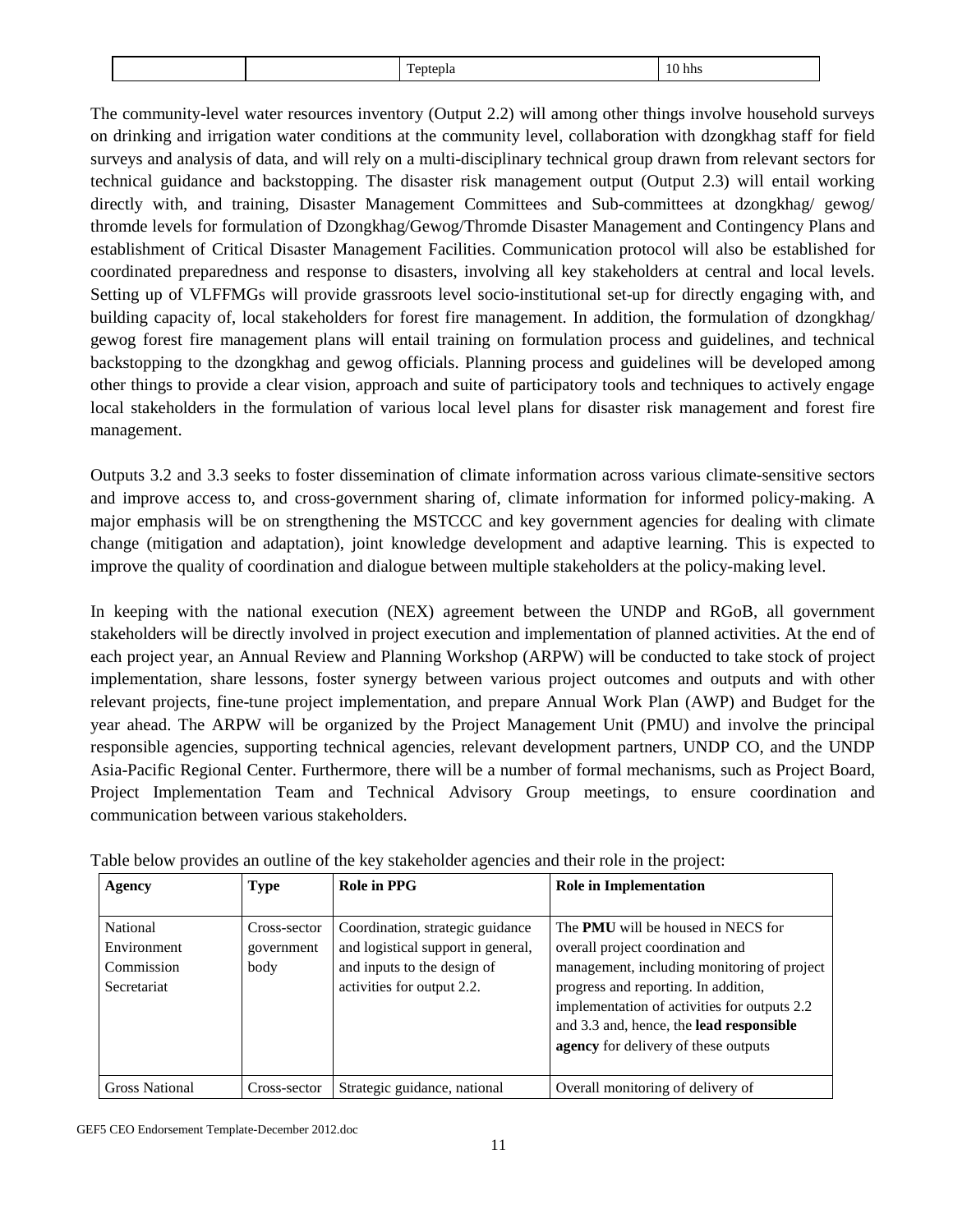| Happiness<br>Commission<br>Secretariat                                                               | government<br>body                              | review and endorsement as<br>national GEF operational focal<br>point and as apex national<br>planning and international<br>assistance coordination body. | GEF/LDCF financing and project<br>implementation.                                                                                                                                                                                                                                                                                                  |
|------------------------------------------------------------------------------------------------------|-------------------------------------------------|----------------------------------------------------------------------------------------------------------------------------------------------------------|----------------------------------------------------------------------------------------------------------------------------------------------------------------------------------------------------------------------------------------------------------------------------------------------------------------------------------------------------|
| Phuentsholing<br>Thromde                                                                             | Municipal<br>authority<br>(local<br>government) | Local knowledge inputs to the<br>technical assessments for outputs<br>1.1 and 1.2.                                                                       | Management and implementation of<br>activities for outputs 1.1 and 1.2. and, hence,<br>the lead responsible agency for delivery of<br>these outputs. Given the relatively high<br>project investments involved in these outputs<br>and the limited in-house capacity, a Output<br>Management Unit will be created within<br>Phuentsholing Thromde. |
| Department of<br>Geology and Mines -<br>DGM (Ministry of<br>Economic Affairs)                        | Government<br>technical<br>department           | Technical assessment for<br>designing activities for output 1.2<br>and technical guidance for<br>identification of sites for output<br>1.3.              | Technical support and guidance for<br>implementation of activities for output 1.2;<br>and implementation of activities for outputs<br>1.3 and 1.4 and, hence, the lead responsible<br>agency for delivery of outputs 1.3 and 1.4                                                                                                                   |
| Department of<br><b>Engineering Services</b><br>- DES (Ministry of<br>Works and Human<br>Settlement) | Government<br>technical<br>department           | Technical assessment for<br>designing activities for output 1.1<br>and 2.1.                                                                              | Technical support and guidance for<br>implementation of activities for output 1.1<br>and 2.1.                                                                                                                                                                                                                                                      |
| <b>Mongar Municipality</b>                                                                           | Municipal<br>authority<br>(local<br>government) | Local knowledge inputs to the<br>technical assessment for output<br>2.1.                                                                                 | Implementation of activities related to<br>Mongar town water harvesting, storage and<br>distribution system under output 2.1 and,<br>hence, the lead responsible agency for<br>delivery of this part of output 2.1                                                                                                                                 |
| Tarayana Foundation                                                                                  | Civil society<br>organization                   | Inputs to the design of activities<br>for output 2.1                                                                                                     | Implementation of activities related to rural<br>water harvesting, storage and distribution<br>systems under output 2.1 and, hence, the lead<br>responsible agency for delivery of this part<br>of output 2.1                                                                                                                                      |
| Department of<br>Disaster Management<br>(Ministry of Home<br>and Cultural Affairs)                   | Government<br>technical<br>department           | Inputs to the design of activities<br>for output 2.3 (climate-induced<br>disasters other than forest fire).                                              | Implementation of activities for output 2.3<br>(climate-induced disasters other than forest<br>fire) and, hence the lead responsible agency<br>for the delivery of this part of output 2.3                                                                                                                                                         |
| Department of<br>Forests and Park<br>Services (Ministry of<br>Agriculture and<br>Forests)            | Government<br>technical<br>department           | Inputs to the design of activities<br>for output 2.3 (forest fire-related),<br>and to the technical assessment for<br>output 2.1.                        | Implementation of activities for output 2.3<br>(forest fire-related) and hence the lead<br>responsible agency for the delivery of this<br>part of output 2.3                                                                                                                                                                                       |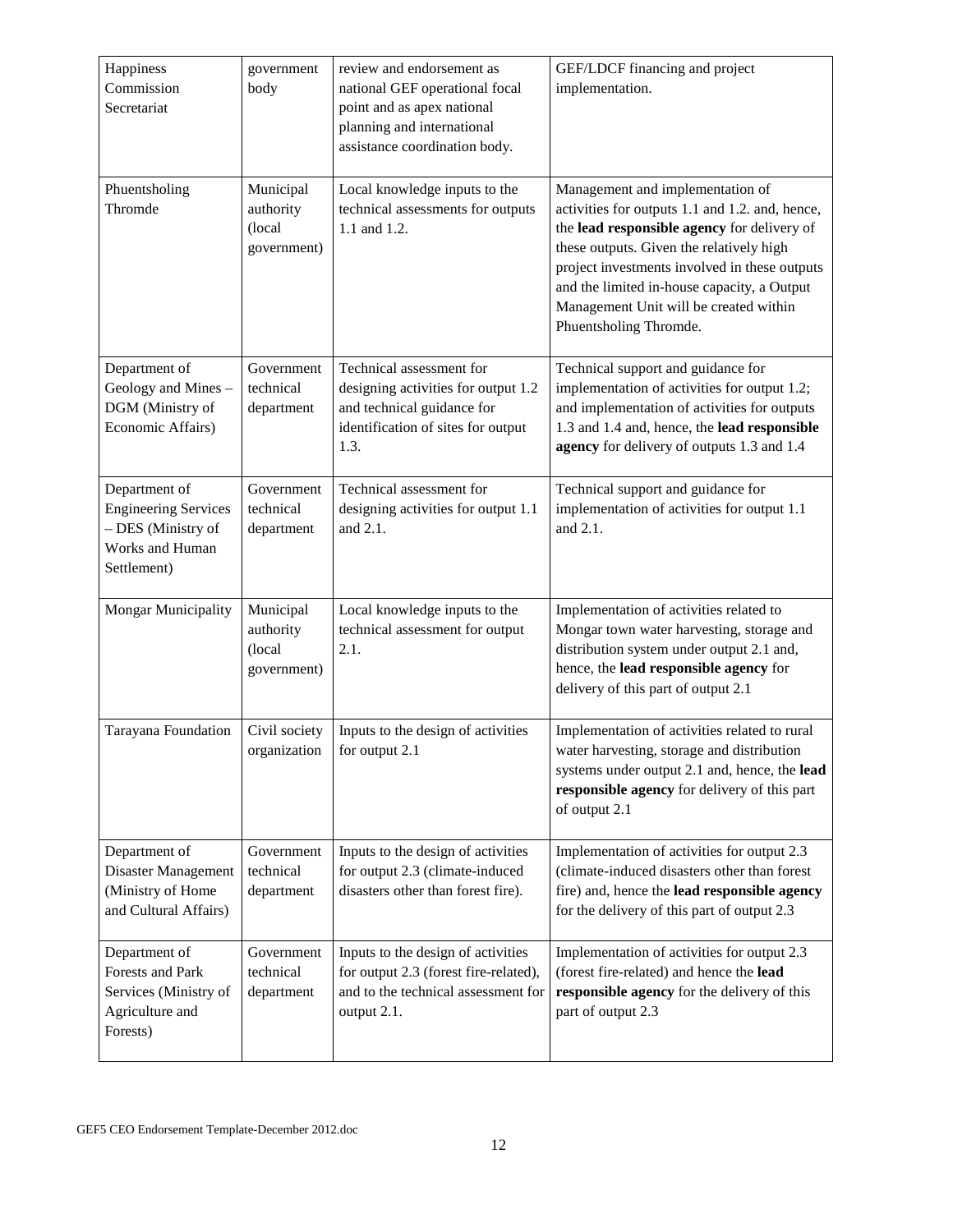B.2 Describe the socioeconomic benefits to be delivered by the Project at the national and local levels, including consideration of gender dimensions, and how these will support the achievement of global environment benefits (GEF Trust Fund/NPIF) or adaptation benefits (LDCF/SCCF):

Bhutan's economy, one of the world's smallest, relies significantly on agriculture (for domestic growth and employment) and on India as a trade partner. Imports from India in 2011 reached Nu. 35.2 billion (or 72% of Bhutan's total imports) and export Nu. 26.3 billion, including electricity (84% of its total exports). The city of Phuentsholing and Pasakha Industrial Area (PIA), sitting on the boarder of India and closest entry/exit point from Thimphu, is economically the most important location for Bhutan. However, this area has been beset with continuous landslides and floods in the past, and available climate change projection points to a likely increase in such events in the future. The Phuentsholing-Thimphu Highway is a lifeline of Bhutan delivering goods from India and PIA to the rest of the country, and the blockages of the Highway from landslides in the past had considerable impacts in the entire economy. Part of LDCF grants will be used to remove imminent risks of landslides and floods from this area while the institutional capacity within DGM will also be developed to carry out hazard risk assessments so that future risks can be adequately addressed. Given the significant importance of Phuentsholing city, PIA, and the Highway, removing additional risks imposed by climate change on these economic infrastructure has far-reaching socioeconomic implications for the entire country, not just in the vicinity of these areas.

Despite remarkable progress in poverty reduction in recent years, one in four Bhutanese still remains in income poverty (2011 Bhutan HDR) and 97.4% of the poor live in rural areas. The target dzongkhags of Mongar, Tsirang, Pema Gatshel and Samtse dzongkhag, under Outcome 2, contain within them some of the poorest and most vulnerable communities in Bhutan. 2011 HDR notes that poverty rates are high in Mongar and Samtse, these two dzongkhags rank  $15<sup>th</sup>$  and  $20<sup>th</sup>$ , respectively, in the national HDI rank (out of 20 dzongkhags). In Tsirang and Samtse, nearly 75% of households reported that food grain produced is not sufficient for household consumption.

Given the baseline level of poverty and other development challenges, further diminishing access to water or increasing incidents of extreme events, because of climate change impacts, will lead to increasing dependency on the state (or other forms of support), potentially accelerated out-migration of working-age people, an increasing nutritional deficit among the population and potentially emergency food-aid requirements in the dzongkhags. Water harvesting options and disaster management support to be implemented under Outcome 2, as well as the provision of localized weather and climate information under outcome 3, will generate measurable economic benefits for the beneficiary communities, largely in the form of access to water and avoided damages from climate-induced disasters. The climate-resilient water harvesting, storage and distribution systems are expected to directly benefit one municipality with a population of around 6,000 people and some 420 rural households in 20 villages/ hamlets in 4 dzongkhags. The benefits of the investments under outcome 3 will be nationwide and thousands of rural communities will directly benefit from improved weather forecasting and climate information. Also, the project will support the implementation of local development activities through a Civil Society Organization, highlighting the added value of grass-roots approach in community-led development, complementary to a traditional, more government-led approach. The engagement of a CSO – Tarayana Foundation – for community-level climate change adaptation work will also ensure that women are able to reap adaptation benefits from the project. Tarayana's baseline development work, through the support of JSP, Helvetas and ADB, offers their expertise and experience in mobilizing self-help groups, many members of which are women, and recognizes women's particular role in water resource management within household.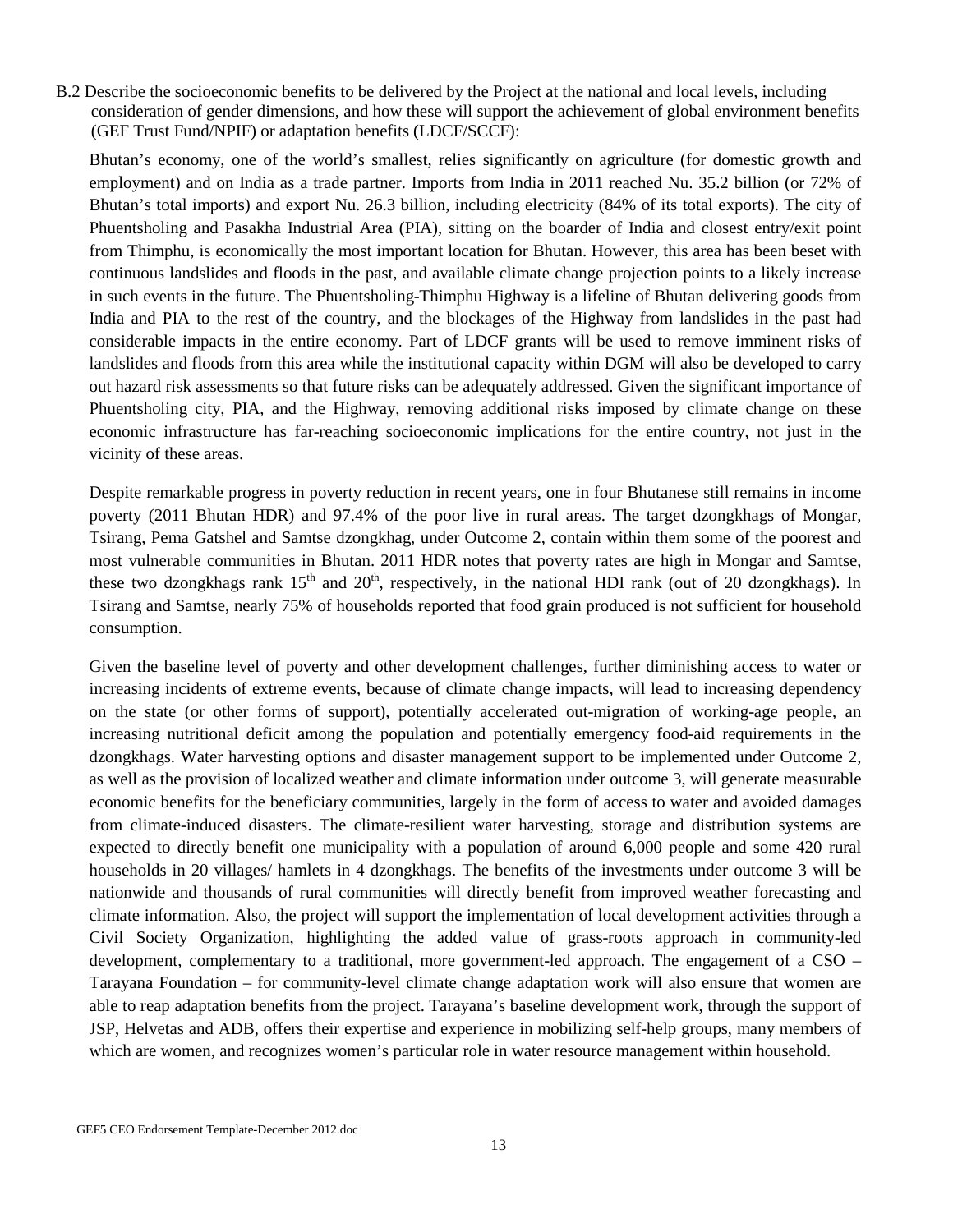Strengthening the nation-wide hydro-met data and EWS infrastructure, which will be promoted under Outcome 3, will have a direct impacts on socioeconomic conditions of most vulnerable community members. While the DDM has promoted CBDRM capacity building in 16 out of 20 dzongkhags to date, and the remaining four will be covered under this project, mock drills have been conducted only as part of the first LDCF project. In this project, at least two mock drills will be conducted in each of the four target dzongkhags (i.e. eight in total) using the newly established early warning system. This will bring tangible adaptation benefits, ultimately, in the form of a number of lives saved from potential natural disasters. During all mock drills that will be conducted in the project, gender-disaggregated participation will be monitored and reported.

B.3. Explain how cost-effectiveness is reflected in the project design:

The following alternative project design options to obtain the same project objective have been considered and evaluated upon their cost-effectiveness:

#### Sectorally-driven approach to removing immediate risks imposed by climate change

This option, which would involve the same government agencies but implemented in a compartmentalized approach, would be expected to generate similar results in the short-run. In this approach, DGM would focus on landslide risk management, FEMD on flood management, DDM on CBDRM training, DHMS on weather monitoring, etc, without cross-sectoral coordination and knowledge sharing. Such an approach is not uncommon in the context of other cross-cutting development issues such as gender where relevant agencies typically have their own gender strategy, if at all, and little coordination across them. However, within the context of climate change, in the long-run, such an approach is likely to lead to a sub-optimal development impact. For example, without proactively facilitating knowledge exchange between DGM and DHMS with associated technical assistance to enable them to leverage each other's expertise, it is likely that a locallyspecific landslide warning, which integrate real-time weather information, would be more difficult to generate, exposing community members to greater climate risks. Similarly, a lack of tripartite coordination among DHMS, FEMD and DDM would mean that the CBDRM capacity building facilitated by DDM would likely to continue to rely on past observational trends of natural disasters rather than integrating the scenario-based evacuation trainings (e.g. flood warning beyond a rainfall event beyond a specific threshold, which in turn was established through the joint assessment of the locality by FEMD and DHMS). It is evident from this that the approach that is proposed in this project, in which cross-sectoral coordination is facilitated in specific Outcomes as well as through enhanced coordination capacity support provided to NEC, additional adaptive benefits can be expected.

# Reducing climate risks only through the implementation of hard adaptation measures without the use of complementary ecosystem based measures and community-based capacity building for DRM

This option would seek reducing imminent risks of extreme events (landslides, floods, and droughts) only through direct engineering approach. This option was immediately rejected as the costs involved in such an approach would be higher by an order of magnitude. Moreover, in a country like Bhutan where geological conditions are inherently fragile and environmental conditions (such as the existence of many glaciers, gorges, rivers and high mountain ranges) vulnerable to changes in climatic conditions, it is almost inevitable that there will be residual damages of climate change (those that cannot be abated with adaptation measures) and developing preparedness to climate-induced extreme events and climate resilience will be critical.

The proposed project design, as presented, was deemed the most cost-effective amongst these alternatives considered. The basis for the considerable cost-effectiveness of the project design is explained in further detail below. In particular, it has been designed to maintain a balance across various elements that contribute to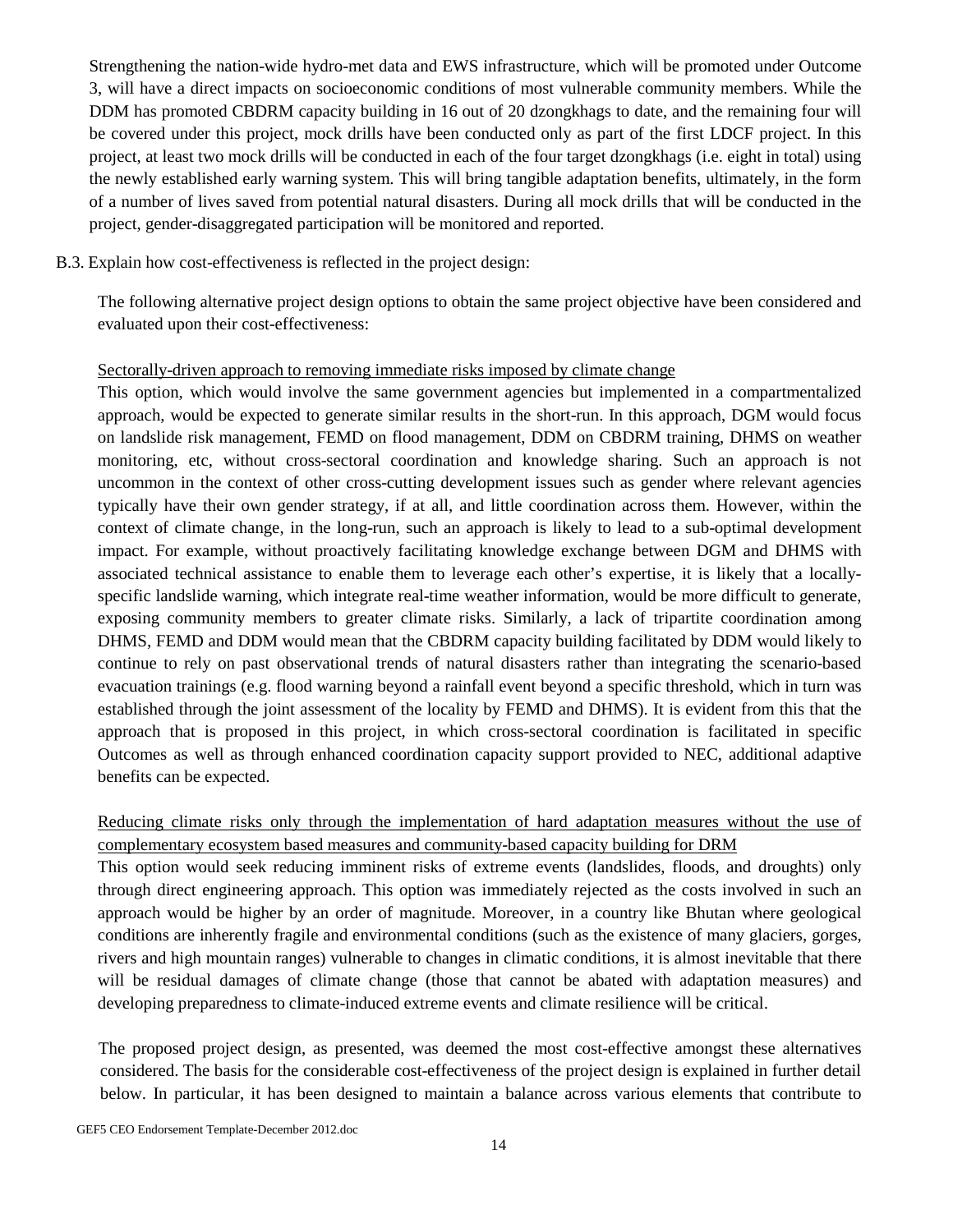increasing the overall preparedness of the Bhutanese society to future climate risks. These elements include removal of imminent hazards, amplified by climate change, of landslides and floods in Phuentsholing and Pasakha Industrial Areas, economically one of the most important parts of the country; building community resilience to creeping risks of climate change represented by water shortages, which is expected to widen the 'safety buffer' to maintain the viability of livelihoods against smaller, but increasingly more frequent fluctuations in freshwater availability; building the national capacity in monitoring, analyzing, and presenting dynamic changes in weather and climate; and facilitating the exchanges of climate information in a meaningful manner across climate-sensitive sectors.

#### **C. DESCRIBE THE BUDGETED M &E PLAN:**

The project will be monitored through the following M&E activities. The M&E budget is provided in the table below. The M&E framework set out in the Project Results Framework in Part 3 of this project document is aligned with the AMAT and UNDP M&E frameworks.

#### *Project Inception and Implementation*

A Project Inception Workshop will be conducted within two months from the date of commencement of the project. This workshop will involve the full project team, implementation partners, co-financing partners, the UNDP-CO and representation from the UNDP Regional Advisor, as well as UNDP HQ as appropriate.

A fundamental objective of this Inception Workshop will be to assist the project team to understand and take ownership of the project's goals and objectives, as well as finalize preparation of the project's first annual work plan on the basis of the project's strategic results framework (SRF). This will include reviewing the SRF (indicators, means of verification, assumptions), imparting additional detail as needed, and on the basis of this exercise finalize the Annual Work Plan (AWP) with precise and measurable performance indicators, and in a manner consistent with the expected outcomes for the project.

Additionally, the Project Inception Workshop will: (i) introduce project staff with the UNDP-GEF team which will support the project during its implementation, namely the CO and responsible UNDP/GEF Regional Advisor; (ii) detail the roles, support services and complementary responsibilities of UNDP-CO and RCU staff vis à vis the project team; (iii) provide a detailed overview of UNDP-GEF reporting and monitoring and evaluation (M&E) requirements, with particular emphasis on the Annual Project Implementation Reviews (PIRs) and related documentation, the Annual Project Report (APR), Tripartite Review Meetings, as well as mid-term and final evaluations. Equally, the IW will provide an opportunity to inform the project team on UNDP project related budgetary planning, budget reviews, and mandatory budget rephasings.

The Workshop will also provide an opportunity for all parties to understand their roles, functions, and responsibilities within the project's decision-making structures, including reporting and communication lines, and conflict resolution mechanisms. The Terms of Reference for project staff and decision-making structures will be discussed again, as needed, in order to clarify for all, each party's responsibilities during the project's implementation phase.

#### *Monitoring and Reporting*

The Project Management Unit in conjunction with the UNDP-GEF team will be responsible for the preparation and submission of the following reports that form part of the monitoring process:

#### **Inception Report**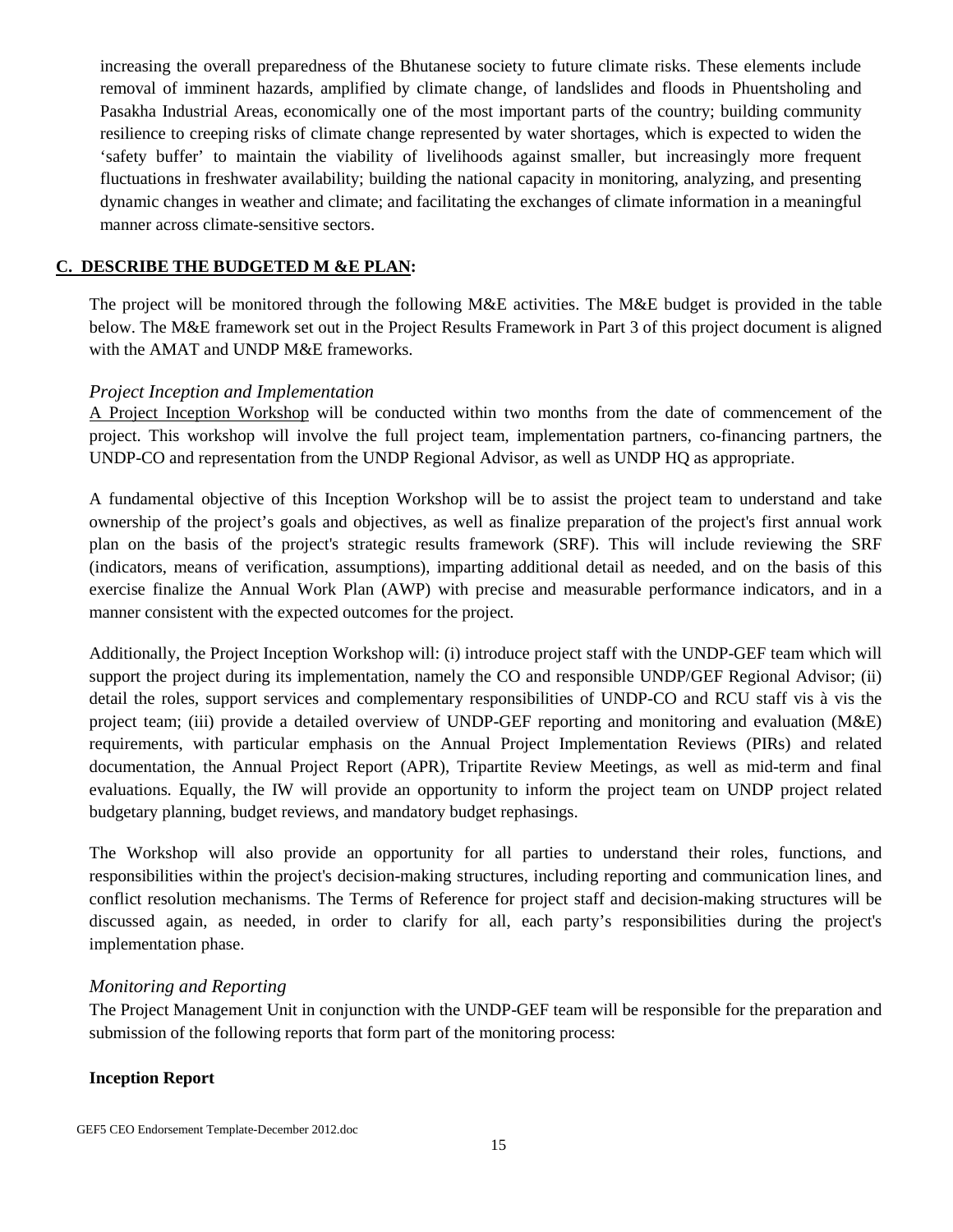A Project Inception Report will be prepared immediately following the Inception Workshop. It will include a detailed Annual Work Plan for the first year divided in quarterly time-frames detailing the activities and progress indicators that will guide implementation during the first year of the project. This Work Plan would include the dates of specific field visits, support missions from the UNDP-CO, the UNDP/GEF Regional Advisor or consultants, as well as time-frames for meetings of the project's decision making structures. The Report will also include the detailed project budget for the first full year of implementation, prepared on the basis of the Annual Work Plan, and including any monitoring and evaluation requirements to effectively measure project performance during the targeted 12 months time-frame.

The Inception Report will include a more detailed narrative on the institutional roles, responsibilities, coordinating actions and feedback mechanisms of project related partners. In addition, a section will be included on progress to date on project establishment and start-up activities and an update of any changed external conditions that may affect project implementation. When finalized the report will be circulated to project counterparts who will be given a period of one calendar month in which to respond with comments or queries. Prior to this circulation of the IR, the UNDP Country Office and UNDP/GEF Regional Advisor will review the document.

### **Annual Project Report (APR)**

The APR is a UNDP requirement and part of UNDP's Country Office central oversight, monitoring, and project management. It is a self-assessment report by project management to the CO and provides input to the country office reporting process and the ROAR, as well as forming a key input to the Tripartite Project Review. An APR will be prepared on an annual basis prior to the Tripartite Project Review, to reflect progress achieved in meeting the project's Annual Work Plan and assess performance of the project in contributing to intended outcomes through outputs and partnership work.

The format of the APR is flexible but should include the following:

- An analysis of project performance over the reporting period, including outputs produced and, where possible, information on the status of the outcome;
- The constraints experienced in the progress towards results and the reasons for these;
- The three (at most) major constraints to achievement of results;
- AWP, CAE and other expenditure reports (ERP generated);
- Lessons learned;
- Clear recommendations for future orientation in addressing key problems in lack of progress.

Each of the responsible parties (for all outputs) will develop the APR for his/her output and submit these to the Project Management Team, who will then compile the individual reports in one overall project APR.

#### **Project Implementation Review (PIR)**

The PIR is an annual monitoring process mandated by the GEF and conducted in an online/web-based format. It has become an essential management and monitoring tool for project managers and offers the main vehicle for extracting lessons from ongoing projects. Once the project has been under implementation for a year, a Project Implementation Report must be completed by the CO together with the national project management team. The PIR cycle is from July-June and ideally prior to the TPR. The PIR should then be discussed in the TPR so that the result would be a PIR that has been agreed upon by the project, the executing agency, UNDP CO and the Bangkok Regional Center.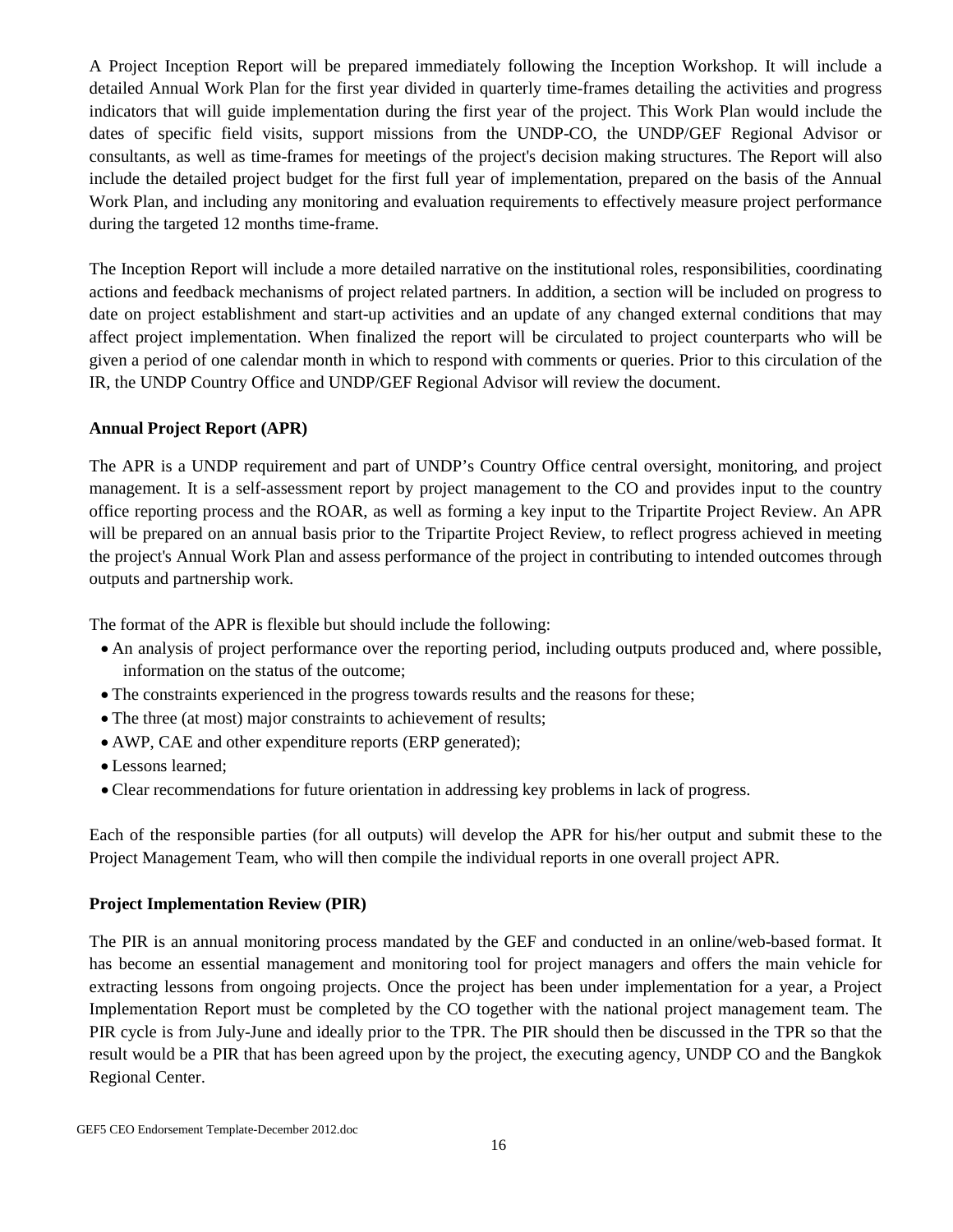#### **Quarterly Progress Reports**

Short reports outlining main updates in project progress will be provided quarterly to the UNDP Country Office, who will share these with the UNDP-GEF regional office.

#### **Periodic Thematic Reports**

As and when called for by UNDP, UNDP-GEF or the Implementing Partner, the project team will prepare Specific Thematic Reports, focusing on specific issues or areas of activity. The request for a Thematic Report will be provided to the project team in written form by UNDP and will clearly state the issue or activities that need to be reported on. These reports can be used as a form of lessons learnt exercise, specific oversight in key areas, or as troubleshooting exercises to evaluate and overcome obstacles and difficulties encountered. UNDP is requested to minimize its requests for Thematic Reports, and when such are necessary will allow reasonable timeframes for their preparation by the project team.

# *Independent Evaluations* **Mid-Term Evaluation**

An independent Mid-Term Evaluation of the project will be conducted after completion of the first two years. The Mid-Term Evaluation will determine progress being made toward the achievement of outcomes and will identify course correction if needed. It will focus on the effectiveness, efficiency and timeliness of project implementation; will highlight issues requiring decisions and actions; and will present initial lessons learned about project design, implementation and management. Findings of this review will be incorporated as recommendations for enhanced implementation during the final half of the project's term. The organization, terms of reference and timing of the mid-term evaluation will be decided after consultation between the parties to the project document. The Terms of Reference for this Mid-term evaluation will be prepared by the UNDP CO based on guidance from the Regional Coordinating Unit and UNDP-EEG, and in line with UNEG Guidelines. The management response and the evaluation will be uploaded to UNDP corporate systems, in particular the [UNDP Evaluation Office Evaluation](http://erc.undp.org/index.aspx?module=Intra)  [Resource Center \(ERC\).](http://erc.undp.org/index.aspx?module=Intra) The relevant GEF Focal Area Tracking Tools will also be completed during the mid-term evaluation cycle.

## **Terminal Evaluation**

Three months prior to the final Project Board meeting, an independent Terminal Evaluation will take place in accordance with UNDP and GEF guidance. The Terminal Evaluation will focus on the delivery of the project's results as initially planned (and as corrected after the Mid-Term Evaluation, if any such correction took place). It will look at impact and sustainability of results, including the contribution to capacity development and the achievement of global environmental benefits/goals. The Terms of Reference for this evaluation will be prepared by the UNDP CO based on guidance from the Regional Coordinating Unit and UNDP-EEG, and in line with UNEG Guidelines.

The Terminal Evaluation should also provide recommendations for follow-up activities and requires a management response which should be uploaded to PIMS and to the [UNDP Evaluation Office Evaluation Resource Center](http://erc.undp.org/index.aspx?module=Intra)  [\(ERC\).](http://erc.undp.org/index.aspx?module=Intra) The relevant GEF Focal Area Tracking Tools will also be completed during the final evaluation. During the last three months, the project team will prepare the Project Terminal Report. This comprehensive report will summarize the results achieved (objectives, outcomes, outputs), lessons learned, problems met and areas where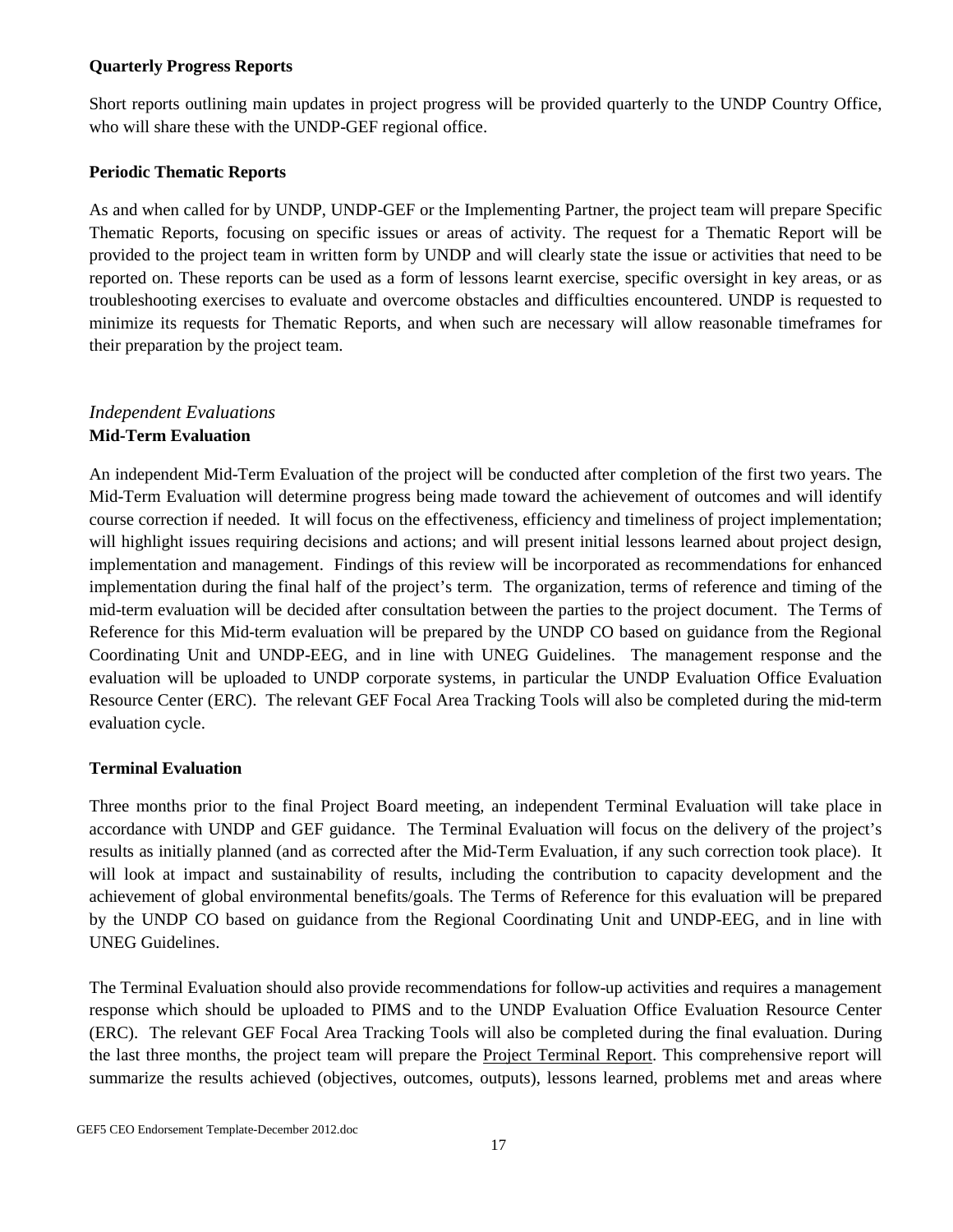results may not have been achieved. It will also lay out recommendations for any further steps that may need to be taken to ensure sustainability and replicability of the project's results.

# *Indicative M&E Work Plan and Budget*

The indicative monitoring and evaluation plan and corresponding budgets is provided in Table below.

| <b>Type of M&amp;E activity</b>                                                                                     | <b>Responsible Parties</b>                                                                                                                                | <b>Budget US\$</b><br>(excluding<br>project team<br>staff time)                      | <b>Time frame</b>                                                             |
|---------------------------------------------------------------------------------------------------------------------|-----------------------------------------------------------------------------------------------------------------------------------------------------------|--------------------------------------------------------------------------------------|-------------------------------------------------------------------------------|
| Inception Workshop (IW)                                                                                             | <b>PMU</b><br><b>UNDP CO</b><br><b>UNDP HQ</b>                                                                                                            | 5,000                                                                                | Within first two<br>months of project<br>start up                             |
| <b>Inception Report</b>                                                                                             | PMU<br><b>UNDP CO</b>                                                                                                                                     | Included in the<br>workshop budget                                                   | Immediately<br>following IW                                                   |
| Measurement of Means of<br>Verification for Project<br><b>Purpose Indicators</b>                                    | PMU will oversee the hiring of specific<br>studies and institutions, and delegate<br>responsibilities to relevant team members                            | To be finalized<br>in Inception<br>Phase and<br>Workshop                             | Start, mid and end of<br>project                                              |
| Measurement of Means of<br>Verification for Project<br>Progress and Performance<br>(measured on an annual<br>basis) | Oversight by UNDP CO/GEF Regional<br><b>Advisor and Project Director</b><br>Measurements by national implementing<br>agencies at central and local levels | To be<br>determined as<br>part of the<br><b>Annual Work</b><br>Plan's<br>preparation | Annually prior to<br>APR/PIR and to the<br>definition of annual<br>work plans |
| <b>APR</b> and <b>PIR</b>                                                                                           | <b>PMU</b><br><b>UNDP-CO</b><br><b>UNDP-GEF</b>                                                                                                           | None                                                                                 | Annually                                                                      |
| TPR and TPR report                                                                                                  | <b>Government Counterparts</b><br><b>UNDP CO</b><br><b>PMU</b><br><b>UNDP-GEF Regional Advisor</b>                                                        | None                                                                                 | Every year, upon<br>receipt of APR                                            |
| <b>Project Board Meetings</b>                                                                                       | <b>PMU</b><br><b>UNDP CO</b>                                                                                                                              | None                                                                                 | Following Project<br>IW and subsequently<br>at least once a year              |
| <b>Technical Advisory Group</b><br>Meetings                                                                         | <b>PMU</b><br><b>UNDP CO</b>                                                                                                                              | None                                                                                 | At least twice a year<br>during project<br>duration                           |
| Annual Review and Planning<br>Meetings                                                                              | <b>PMU</b><br><b>UNDP CO</b>                                                                                                                              | 32,000                                                                               | Once a year 8,000                                                             |
| Periodic status reports                                                                                             | <b>PMU</b>                                                                                                                                                | 12,000                                                                               | To be determined by<br>the PMU and UNDP<br>CO, yearly 3,000                   |
| <b>Technical reports</b>                                                                                            | <b>PMU</b><br>Hired consultants as needed                                                                                                                 | Tbd                                                                                  | To be determined by<br>the PMU and<br><b>UNDP-CO</b>                          |
| Mid-term External Evaluation                                                                                        | <b>PMU</b><br><b>UNDP-CO</b><br><b>UNDP-GEF Regional Advisor</b><br>External Evaluators (i.e. international/<br>national consultants)                     | 30,000                                                                               | Two years after<br>project<br>implementation.                                 |
| <b>Terminal Evaluation</b>                                                                                          | <b>PMU</b><br><b>UNDP-CO</b><br><b>UNDP-GEF Regional Advisor</b>                                                                                          | 30,000                                                                               | At the end of project<br>implementation                                       |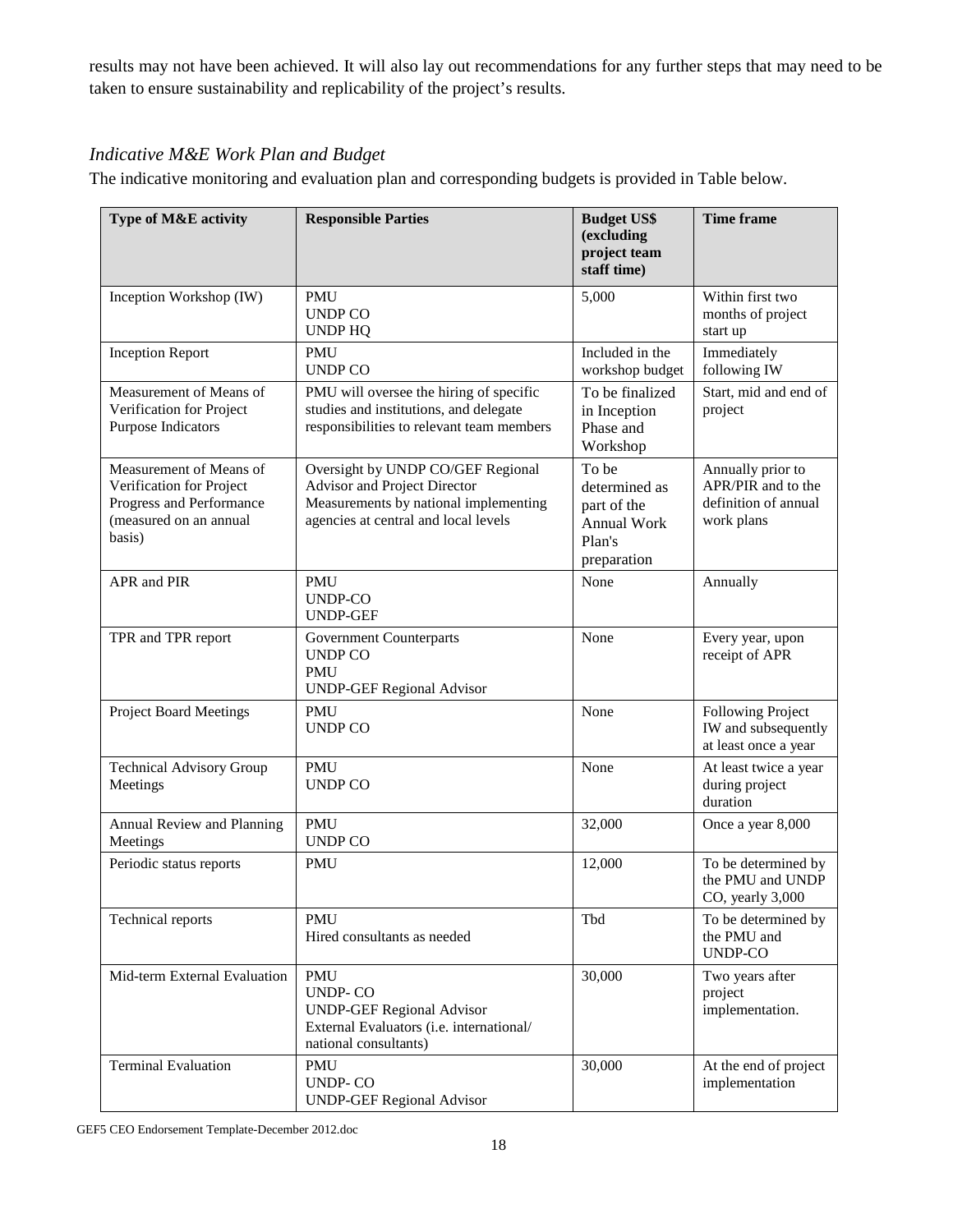|                                                                                                      | External Evaluators ( <i>i.e.</i> international/<br>national consultants)                                                 |         |                                                        |
|------------------------------------------------------------------------------------------------------|---------------------------------------------------------------------------------------------------------------------------|---------|--------------------------------------------------------|
| <b>Terminal Report</b>                                                                               | <b>PMU</b><br>UNDP-CO                                                                                                     | None    | At least one month<br>before the end of the<br>project |
| Lessons learned / Knowledge<br>Management                                                            | <b>PMU</b><br><b>UNDP-GEF Regional Advisor (suggested)</b><br>formats for documenting best practices,<br>etc)             | 120,000 | <b>Yearly 30,000</b>                                   |
| Audit                                                                                                | UNDP-CO<br>Project team                                                                                                   | None    | To be determined by<br>the PMU and UNDP<br>CO.         |
| Visits to field sites (UNDP<br>staff travel costs to be<br>charged to IA fees)                       | <b>UNDP Country Office</b><br><b>UNDP-GEF Regional Advisor (as</b><br>appropriate)<br>PMU, National Implementing Agencies |         | as and when<br>necessary                               |
| <b>TOTAL INDICATIVE COST</b><br>Excluding project team staff time and UNDP staff and travel expenses | <b>US\$ 229,000</b>                                                                                                       |         |                                                        |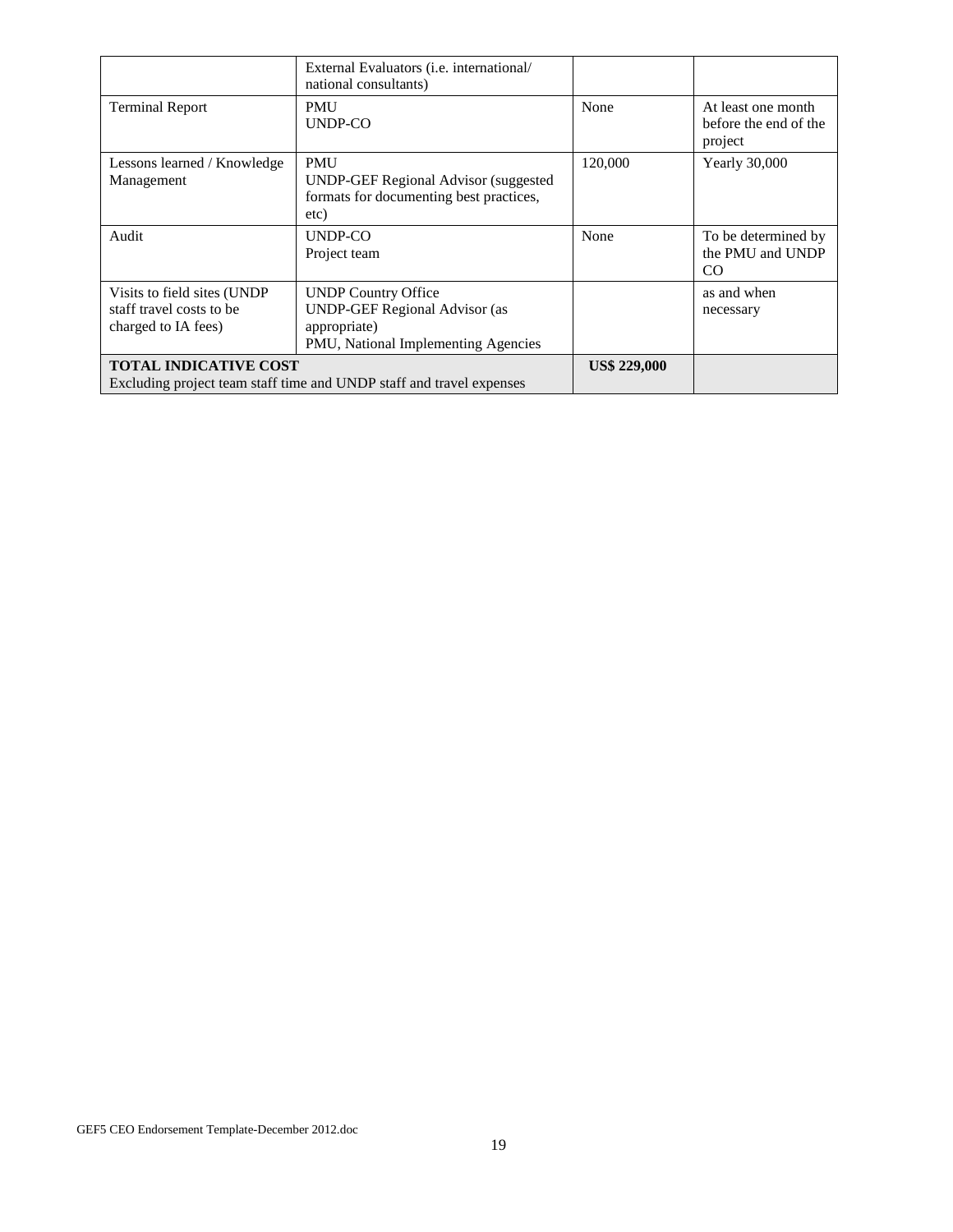### **PART III: APPROVAL/ENDORSEMENT BY GEF OPERATIONAL FOCAL POINT(S) AND GEF AGENCY(IES)**

# **A. RECORD OF ENDORSEMENT OF GEF OPERATIONAL FOCAL POINT(S) ON BEHALF OF THE GOVERNMENT(S): ):**

(Please attach the [Operational Focal Point endorsement letter\(s\)](http://www.thegef.org/gef/sites/thegef.org/files/documents/OFP%20Endorsement%20Letter%20Template%2011-1-11_0.doc) with this form. For SGP, use this OFP endorsement [letter\).](http://www.thegef.org/gef/sites/thegef.org/files/documents/OFP%20Endorsement%20Letter%20Template%20for%20SGP%2009-08-2010.doc)

| <b>NAME</b>           | <b>POSITION</b> | <b>MINISTRY</b>                 | DATE $(MM/dd/\gamma\gamma\gamma\gamma)$ |
|-----------------------|-----------------|---------------------------------|-----------------------------------------|
| <b>Karma Tshiteem</b> | Secretary       | <b>NATIONAL</b><br><b>GROSS</b> | 04/19/2012                              |
|                       |                 | <b>HAPPINESS COMMISSION</b>     |                                         |
|                       |                 |                                 |                                         |
|                       |                 |                                 |                                         |

#### **B. GEF AGENCY(IES) CERTIFICATION**

This request has been prepared in accordance with GEF/LDCF/SCCF/NPIF policies and procedures and meets the GEF/LDCF/SCCF/NPIF criteria for CEO endorsement/approval of project.

| Agency<br>Coordinator,<br><b>Agency Name</b> | <b>Signature</b> | Date<br>(Month,<br>day,<br>year) | <b>Project</b><br><b>Contact</b><br><b>Person</b> | <b>Telephone</b> | <b>Email Address</b>   |
|----------------------------------------------|------------------|----------------------------------|---------------------------------------------------|------------------|------------------------|
| Adriana Dinu,                                |                  | January                          | Yusuke                                            | +66819493997     | yusuke.taishi@undp.org |
| Executive                                    | stmm             | 24, 2014                         | Taishi                                            |                  |                        |
| Coordinator,                                 |                  |                                  | Regional                                          |                  |                        |
| and Director                                 |                  |                                  | Technical                                         |                  |                        |
| a.i.,                                        |                  |                                  | Specialist                                        |                  |                        |
| <b>UNDP/GEF</b>                              |                  |                                  |                                                   |                  |                        |
|                                              |                  |                                  | LECRDS,                                           |                  |                        |
|                                              |                  |                                  | <b>UNDP</b>                                       |                  |                        |
|                                              |                  |                                  |                                                   |                  |                        |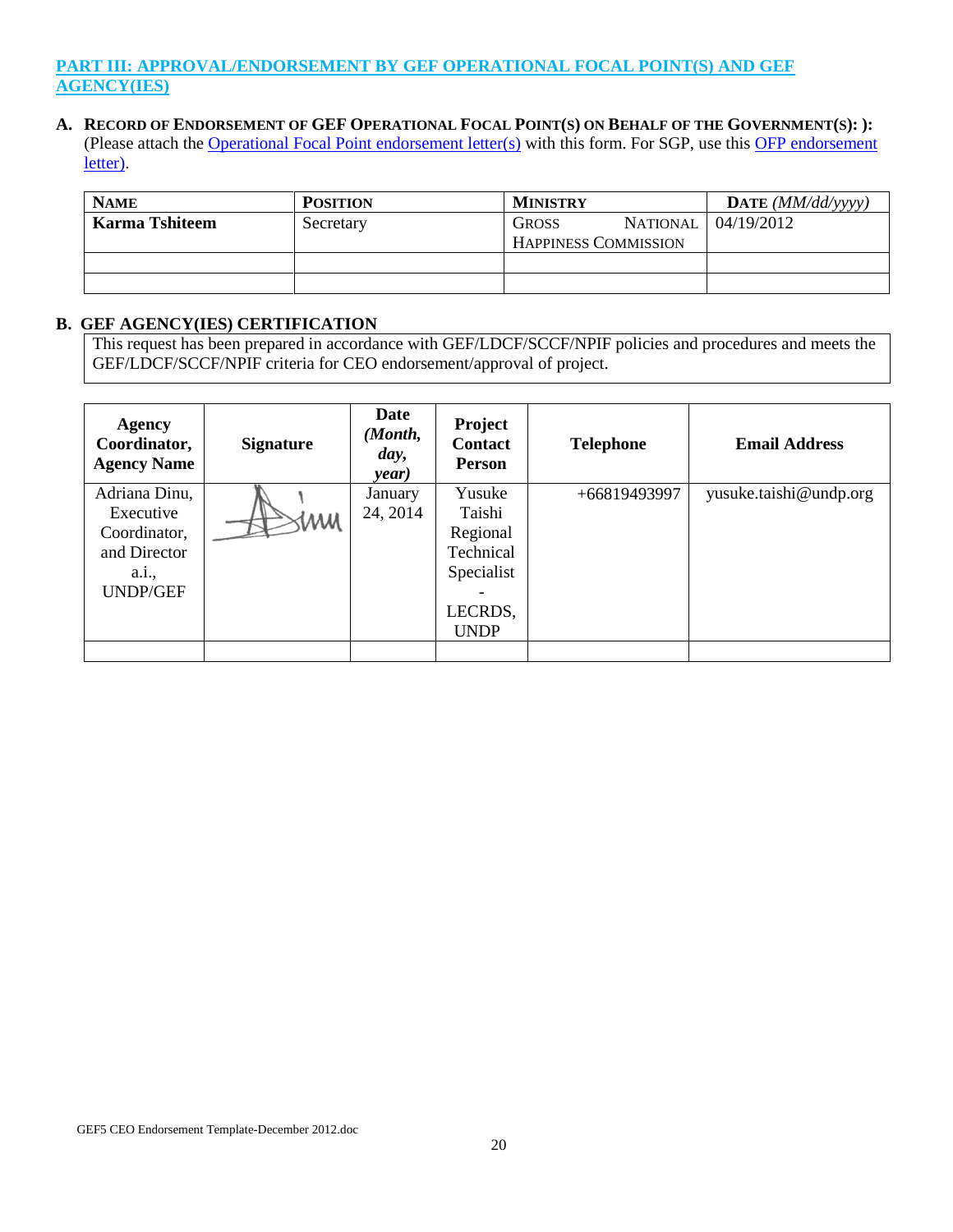**ANNEX A: PROJECT RESULTS FRAMEWORK** (either copy and paste here the framework from the Agency document, or provide reference to the page in the project document where the framework could be found).

| <b>Project Strategy</b>                                                                                                                                                                                                                                                       | Indicator                                                                                                                                                                                                                     | <b>Baseline</b>                                                                                                                                                                                                                                                                                                                                                                                                                                                                                                                                                                                    | <b>End of Project Target</b>                                                                                                                                                                                                                                                                                                                                                                                                                                                              | Source of Verification                                                                                                                                                                                                                                                                                                                                                                                                                                              | Risk/Assumption                                                                                                                                                                                                                                                                                                                                                                                                                                                                                                                                                                                                                           |
|-------------------------------------------------------------------------------------------------------------------------------------------------------------------------------------------------------------------------------------------------------------------------------|-------------------------------------------------------------------------------------------------------------------------------------------------------------------------------------------------------------------------------|----------------------------------------------------------------------------------------------------------------------------------------------------------------------------------------------------------------------------------------------------------------------------------------------------------------------------------------------------------------------------------------------------------------------------------------------------------------------------------------------------------------------------------------------------------------------------------------------------|-------------------------------------------------------------------------------------------------------------------------------------------------------------------------------------------------------------------------------------------------------------------------------------------------------------------------------------------------------------------------------------------------------------------------------------------------------------------------------------------|---------------------------------------------------------------------------------------------------------------------------------------------------------------------------------------------------------------------------------------------------------------------------------------------------------------------------------------------------------------------------------------------------------------------------------------------------------------------|-------------------------------------------------------------------------------------------------------------------------------------------------------------------------------------------------------------------------------------------------------------------------------------------------------------------------------------------------------------------------------------------------------------------------------------------------------------------------------------------------------------------------------------------------------------------------------------------------------------------------------------------|
| Project Objective:<br>To enhance national, local<br>and community capacity to<br>prepare for and respond to<br>climate-induced multi-<br>hazards to reduce potential<br>losses of human lives,<br>national economic<br>infrastructure, livelihoods,<br>and livelihood assets. | Level of capacity of local<br>communities to prepare for<br>and respond to climate-<br>induced risks.<br>Availability of climate<br>information and the level<br>of their use for<br>preparedness and reduction<br>of impacts | - Local disaster mgt institutions<br>functional in 16 of 20<br>dzongkhags<br>Mock-drills not widely adopted<br>except 1 # of mock-drills<br>under LDCF GLOF project;<br>No real-time localized weather<br>data available to local<br>institutions and communities<br>No community-level seasonal<br>resources<br>inventory<br>water<br>available                                                                                                                                                                                                                                                   | Communities capacity to<br>prepare for and respond to<br>localized climate-induced<br>risks enhanced :<br>- Existence of functional<br>local disaster mgt<br>institutions;<br>- Adequate response to<br>scenario-based early<br>earning mock-drills (4 no.<br>in Years 3 and 4, in 4<br>dzongkhags)<br>Availability of real-time<br>localized weather data<br>(measured in four sample<br>dzongkhags)<br>Availability of seasonal<br>water resource inventory<br>(measured in 5-6 gewogs) | · Mid-term and Terminal<br><b>Evaluation Reports;</b><br>Project Progress Reports;<br>Government reports;<br>• On-line materials<br>(website, electronic<br>reports).<br>• Bhutan Broadcasting<br>Corporation<br>· DHMS web portal<br>Success rate and<br>evaluation report of<br>mock-drills                                                                                                                                                                       | Risks:<br>· Difficulty in coordinating the<br>various outcomes and outputs<br>implemented by different<br>agencies, leading to silo<br>approach;<br>Complex technical and<br>organizational management of<br>the processes and results.<br>Assumption:<br>Government funding is<br>available to sustain and<br>consolidate the interventions<br>after the conclusion of the<br>project.                                                                                                                                                                                                                                                   |
| <b>Project Strategy</b>                                                                                                                                                                                                                                                       | Indicator                                                                                                                                                                                                                     | <b>Baseline</b>                                                                                                                                                                                                                                                                                                                                                                                                                                                                                                                                                                                    | <b>End of Project Target</b>                                                                                                                                                                                                                                                                                                                                                                                                                                                              | <b>Source of Verification</b>                                                                                                                                                                                                                                                                                                                                                                                                                                       | Risk/Assumption                                                                                                                                                                                                                                                                                                                                                                                                                                                                                                                                                                                                                           |
| Outcome 1:<br>Risk from climate-induced<br>floods and landslides<br>reduced in Bhutan's<br>economic and industrial<br>center Phuentsholing and<br>Pasakha Industrial Area.                                                                                                    | Reduced damage from<br>floods in the industrial hub<br>of the country, Pasakha.                                                                                                                                               | Climate-induced floods and<br>landslides impact industrial<br>operations and socio-economic<br>activities in several parts of the<br>country, of which Pasakha<br>Industrial Area, Phuentsholing<br>Urban Area and the<br>Phuentsholing-Thimphu<br>Highway are among the most<br>impacted;<br>Floods in the past (1996, 1998<br>and 2000) have incurred heavy<br>damages on some of the<br>industrial units in Pasakha and<br>the BFAL/BCCL residential<br>colony. River dredging is carried<br>out annually to remove excessive<br>silt during the monsoons but is<br>only an interim and partial | Erosion in Barsa watershed<br>and sedimentation and<br>flooding in Barsa river is<br>reduced due to<br>comprehensive mitigation<br>measures, reducing the<br>occurrence of floods<br>resulting in damages by 25%<br>Reduced annual cost of<br>riverbed dredging in Pasakha<br>Industrial Area by 30%                                                                                                                                                                                      | • Project progress and<br>evaluation reports;<br>Government $11th$ Five<br>Year Plan review<br>report(s);<br>Results of the risk<br>perception survey<br>■ Barsa watershed<br>management plan<br>Landslide stabilization<br>technical design and<br>construction reports<br>Government and PIA<br>damage assessment<br>reports in the event of<br>flood disaster;<br>Geo-hazard assessment<br>reports and maps.<br>Research findings on<br>thresholds developed for | Risks:<br>• Flood risk mitigation and slope<br>stabilization measures may<br>have a long gestation period<br>and not show visible results by<br>the end of the project period;<br>· Widespread geologic fragility in<br>the area and extreme rainfall<br>events may trigger flood and<br>landslide problems at levels<br>and in areas not envisaged in<br>the project.<br>Theft/vandalism of materials<br>used for slope stabilization<br>structures (e.g. galvanized iron<br>mesh used in gabion walls) by<br>miscreants, especially given the<br>proximity/ contiguity of the<br>landslide areas to the porous<br>international border. |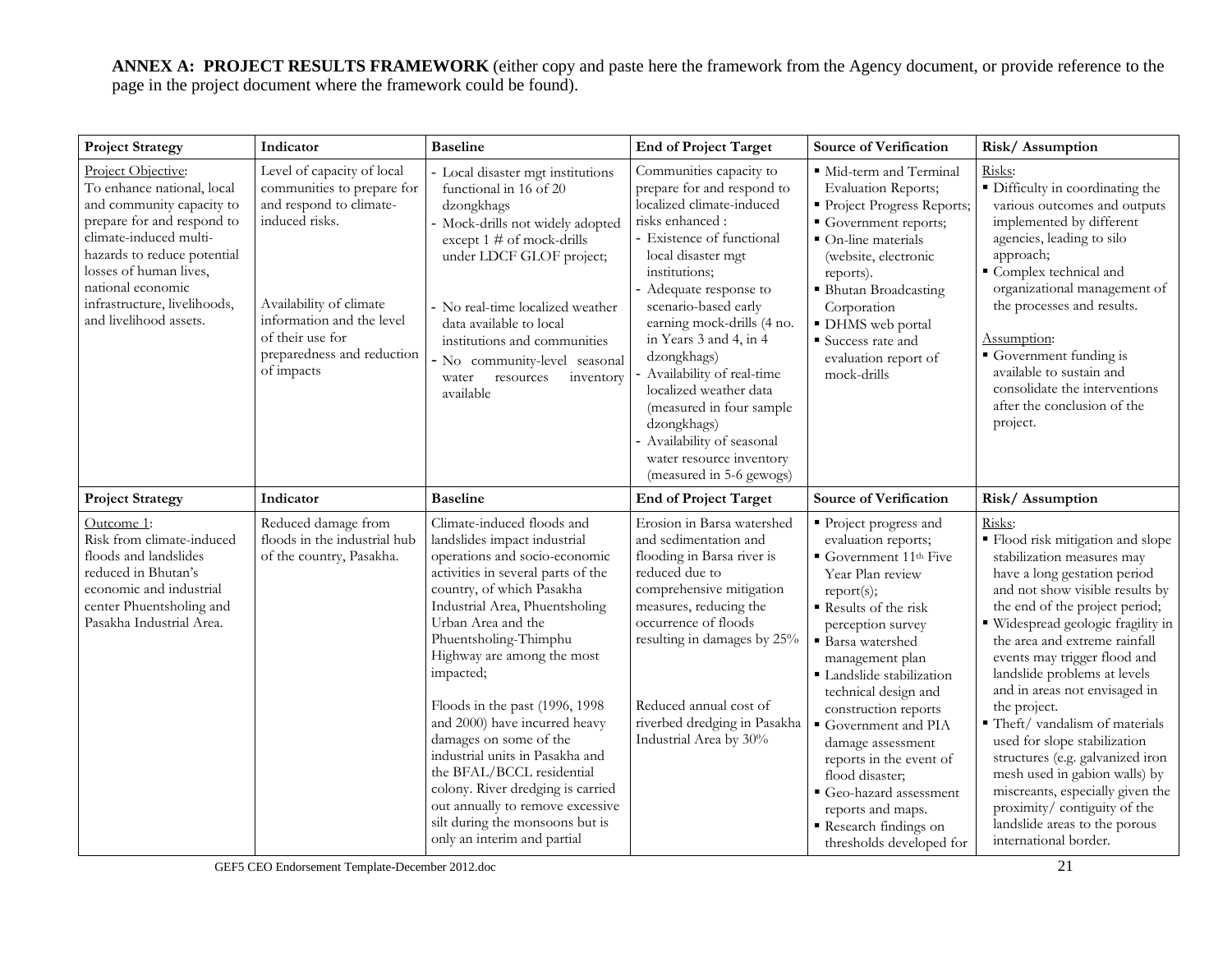|                                                                   | Number of active and<br>unstable landslides in<br>Phuentsholing area                                                                                                                                                                                                                                                                                             | measure.<br>Existing large active landslides<br>are common in the<br>Phuentsholing area, despite past<br>stabilization measures.                                                                                                                                                                                                                                                                                                                                                                                                                                                                                                                                                                                                                                 | Four critical landslide sites in<br>Phuentsholing-Rinchending<br>area stabilized and contained<br>within existing boundaries,<br>safeguarding economic<br>assets                                                                                                                                                                           | slope stability and<br>climatic conditions;<br>· Media reports;         |                                                                    |
|-------------------------------------------------------------------|------------------------------------------------------------------------------------------------------------------------------------------------------------------------------------------------------------------------------------------------------------------------------------------------------------------------------------------------------------------|------------------------------------------------------------------------------------------------------------------------------------------------------------------------------------------------------------------------------------------------------------------------------------------------------------------------------------------------------------------------------------------------------------------------------------------------------------------------------------------------------------------------------------------------------------------------------------------------------------------------------------------------------------------------------------------------------------------------------------------------------------------|--------------------------------------------------------------------------------------------------------------------------------------------------------------------------------------------------------------------------------------------------------------------------------------------------------------------------------------------|-------------------------------------------------------------------------|--------------------------------------------------------------------|
|                                                                   | Vulnerability and risk<br>perception index [AMAT<br>1.2.14]<br>o Proportion of men in<br>households that perceive<br>landslides and floods as<br>a major concern;<br>o Proportion of women in<br>households that perceive<br>landslides and floods as<br>a major concern;<br>o Proportion of industrials<br>units that perceive<br>floods as a major<br>concern; | GNH Survey 2010 reports that<br>29% of the surveyed population<br>perceive landslides as a major<br>concern and 26% perceive floods<br>as a major concern;<br>50.9% of the interviewed<br>Phuentsholing and Pasakha<br>residents perceive landslides as a<br>major concern, and 49.6%<br>perceive floods as a major<br>concern (based on ad hoc<br>preliminary survey during PPG);<br>30% of the surveyed industrial<br>units in Pasakha perceived<br>landslides as a major concern,<br>and 20% perceived floods as a<br>major concern - based on ad hoc<br>preliminary survey during PPG;<br>Interventions to reduce the risks<br>from climate-induced floods and<br>landslides are piecemeal and<br>partial and not integrated in local<br>planning processes. | Proportion of men in<br>households that perceive<br>landslides and floods as a<br>major concern reduced by<br>30%<br>Proportion of women in<br>households that perceive<br>landslides and floods as a<br>major concern reduced by<br>30%<br>Proportion of industrial<br>units that perceive floods as<br>a major concern reduced by<br>30% |                                                                         |                                                                    |
|                                                                   |                                                                                                                                                                                                                                                                                                                                                                  | Output 1.1: Pasakha Industrial Area protected from climate-induced floods through watershed management measures, river bank protection works and development of flood buffer zones                                                                                                                                                                                                                                                                                                                                                                                                                                                                                                                                                                               |                                                                                                                                                                                                                                                                                                                                            |                                                                         |                                                                    |
|                                                                   |                                                                                                                                                                                                                                                                                                                                                                  | Output 1.2: Climate-induced landslide risk in four critical areas in Phuentsholing-Rinchending area reduced through Integrated slope stabilization measures                                                                                                                                                                                                                                                                                                                                                                                                                                                                                                                                                                                                      |                                                                                                                                                                                                                                                                                                                                            |                                                                         |                                                                    |
|                                                                   |                                                                                                                                                                                                                                                                                                                                                                  | Output 1.3: Integrated geo-hazard assessment and mapping carried out in four critical landslide- and flood-prone areas in Bhutan, using data standards compatible with the national database                                                                                                                                                                                                                                                                                                                                                                                                                                                                                                                                                                     |                                                                                                                                                                                                                                                                                                                                            |                                                                         |                                                                    |
|                                                                   |                                                                                                                                                                                                                                                                                                                                                                  | Output 1.4: Thresholds for landslide slope failure determined in different geological zones, through research correlating geological instability with rainfall data from weather stations                                                                                                                                                                                                                                                                                                                                                                                                                                                                                                                                                                        |                                                                                                                                                                                                                                                                                                                                            |                                                                         |                                                                    |
| <b>Project Strategy</b>                                           | Indicator                                                                                                                                                                                                                                                                                                                                                        | <b>Baseline</b>                                                                                                                                                                                                                                                                                                                                                                                                                                                                                                                                                                                                                                                                                                                                                  | <b>End of Project Target</b>                                                                                                                                                                                                                                                                                                               | Source of Verification                                                  | Risk/Assumption                                                    |
| Outcome 2:<br>Community resilience to<br>climate-induced disaster | Water resource inventories,<br>water harvesting<br>technology and additional                                                                                                                                                                                                                                                                                     | Bhutan Water Policy (2003)<br>specifies assessment and<br>inventory of national water                                                                                                                                                                                                                                                                                                                                                                                                                                                                                                                                                                                                                                                                            | Up-to-date community-level<br>water resource inventory and<br>database in place in at least                                                                                                                                                                                                                                                | Project progress reports;<br>Government $11th$ Five<br>Year Plan review | Risk:<br>Limited in-country experience<br>and know-how of climate- |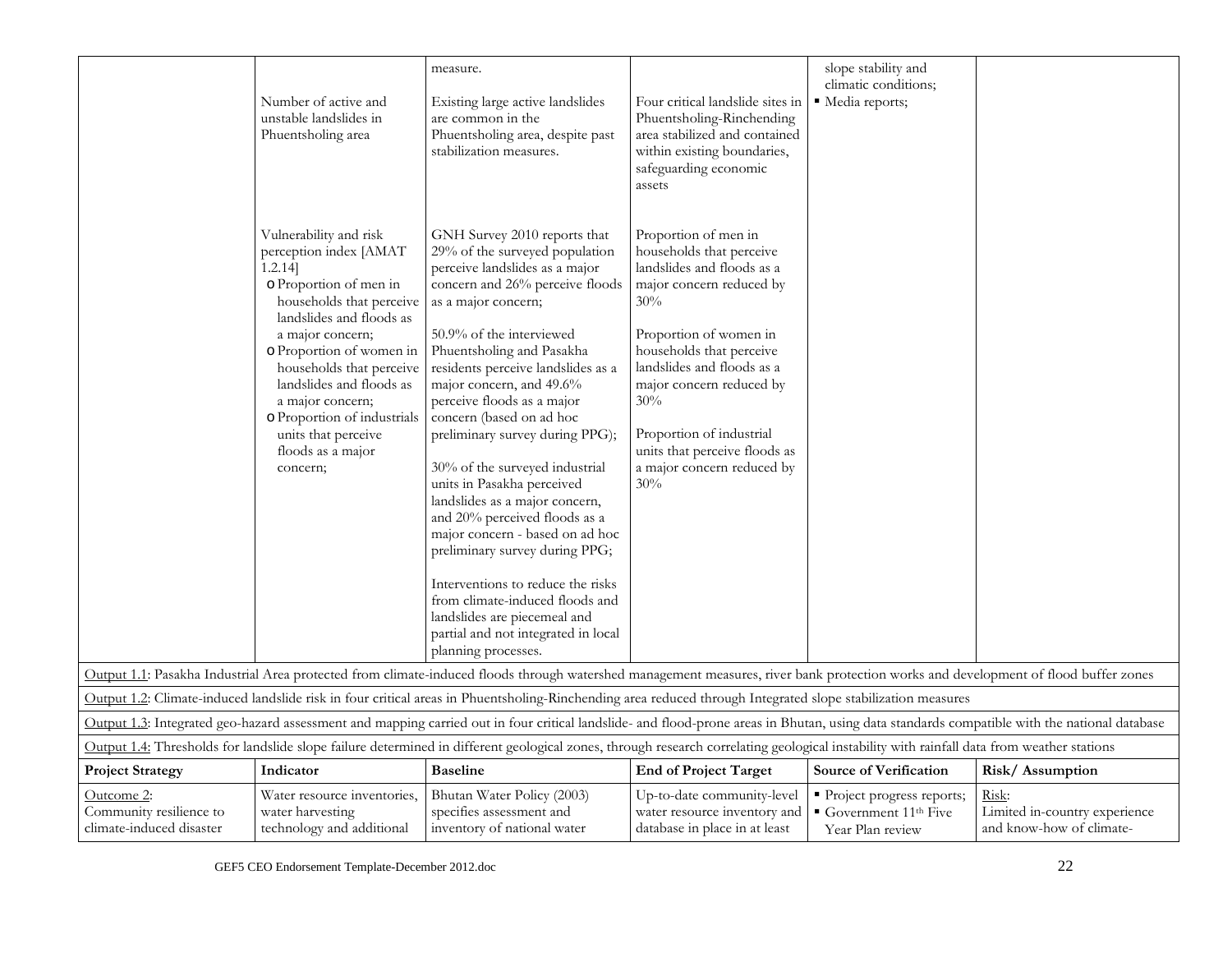| risks (droughts, floods,<br>landslides, windstorms,<br>forest fires) strengthened in<br>at least four dzongkhags.                                                                                                                                                                                                             | water storage capacity<br>available in some the most<br>drought-prone<br>communities of Bhutan    | resources as a special area of<br>attention for informed water<br>resources management.<br>However, no systematic water<br>resources inventory has taken<br>place due to limited funds and<br>technical capacity;<br>Several villages and urban centers<br>in various dzongkhags experience<br>water scarcity. Simulation<br>undertaken in the Second<br>National Communication process<br>project declining non-seasonal<br>rainfall in 11 out of 20<br>dzongkhags between 2010-2039;                                                                                                                                                     | four dzongkhags, feeding<br>into national water resources<br>inventory/database;<br>One Municipal water supply<br>system made climate<br>resilient, serving 6,000<br>beneficiaries;<br>20 villages/ hamlets have<br>adopted climate-resilient<br>water harvesting<br>approaches, -technology<br>and efficient water<br>management practices,<br>therewith reducing water<br>scarcity for some 420 rural<br>households. | report(s);<br>• Project evaluation<br>reports.<br>■ Water resources<br>inventory report and<br>database.<br>Local-level disaster<br>management plans. | resilient water harvesting<br>technology may lead to<br>inappropriate technology choices                                                                                                                                                                                                                                   |
|-------------------------------------------------------------------------------------------------------------------------------------------------------------------------------------------------------------------------------------------------------------------------------------------------------------------------------|---------------------------------------------------------------------------------------------------|--------------------------------------------------------------------------------------------------------------------------------------------------------------------------------------------------------------------------------------------------------------------------------------------------------------------------------------------------------------------------------------------------------------------------------------------------------------------------------------------------------------------------------------------------------------------------------------------------------------------------------------------|------------------------------------------------------------------------------------------------------------------------------------------------------------------------------------------------------------------------------------------------------------------------------------------------------------------------------------------------------------------------------------------------------------------------|-------------------------------------------------------------------------------------------------------------------------------------------------------|----------------------------------------------------------------------------------------------------------------------------------------------------------------------------------------------------------------------------------------------------------------------------------------------------------------------------|
|                                                                                                                                                                                                                                                                                                                               | Existence and<br>operationalization of<br>disaster management<br>committees at the local<br>level | The Disaster Management Act<br>(2013) stipulates the creation of<br>disaster management committees<br>and formulation of disaster<br>management plans at national<br>and local levels, but have been<br>established at present in four<br>pilot dzongkhags only.<br>Forest fire is a recurrent<br>phenomenon, destroying around<br>6,000 ha of forests annually. The<br>national forest fire management<br>strategy has been approved<br>recently but there is no<br>community-based forest fire<br>management plan and<br>mechanism to systematically<br>guide effective and coordinated<br>forest fire management at the<br>local level. | Local-level disaster<br>management committees<br>(DMCs) established,<br>capacitated and functional<br>in at least four dzongkhags<br>prone to climate-induced<br>disasters;<br>Climate-induced disaster<br>management plan<br>developed, including for<br>forest fire management, and<br>integrated in local<br>development plans and<br>programmes in four<br>dzongkhags.                                             |                                                                                                                                                       | Risk:<br>Local administrations allocate<br>low priority to establishing and<br>strengthening local institutions<br>for disaster management,<br>because of existing high<br>workload<br>Assumption:<br>Local Governments and<br>administrations have adequate<br>existing capacity to build upon<br>for disaster management |
| Output 2.1: Climate-resilient water harvesting, storage and distribution systems designed, built or rehabilitated in at least four dzongkhags and one municipality<br>Output 2.2: Community-level water resource inventory completed, maintained, and used for water resource management planning in at least four dzongkhags |                                                                                                   |                                                                                                                                                                                                                                                                                                                                                                                                                                                                                                                                                                                                                                            |                                                                                                                                                                                                                                                                                                                                                                                                                        |                                                                                                                                                       |                                                                                                                                                                                                                                                                                                                            |
|                                                                                                                                                                                                                                                                                                                               |                                                                                                   | Output 2.3: Disaster management institutions at various levels established and trained in four dzongkhags for better preparedness and response to climate-induced disasters                                                                                                                                                                                                                                                                                                                                                                                                                                                                |                                                                                                                                                                                                                                                                                                                                                                                                                        |                                                                                                                                                       |                                                                                                                                                                                                                                                                                                                            |
| Outcome 3:                                                                                                                                                                                                                                                                                                                    | Availability and the level of The current network of                                              |                                                                                                                                                                                                                                                                                                                                                                                                                                                                                                                                                                                                                                            | Network with national                                                                                                                                                                                                                                                                                                                                                                                                  | • Project progress reports;                                                                                                                           | Risks:                                                                                                                                                                                                                                                                                                                     |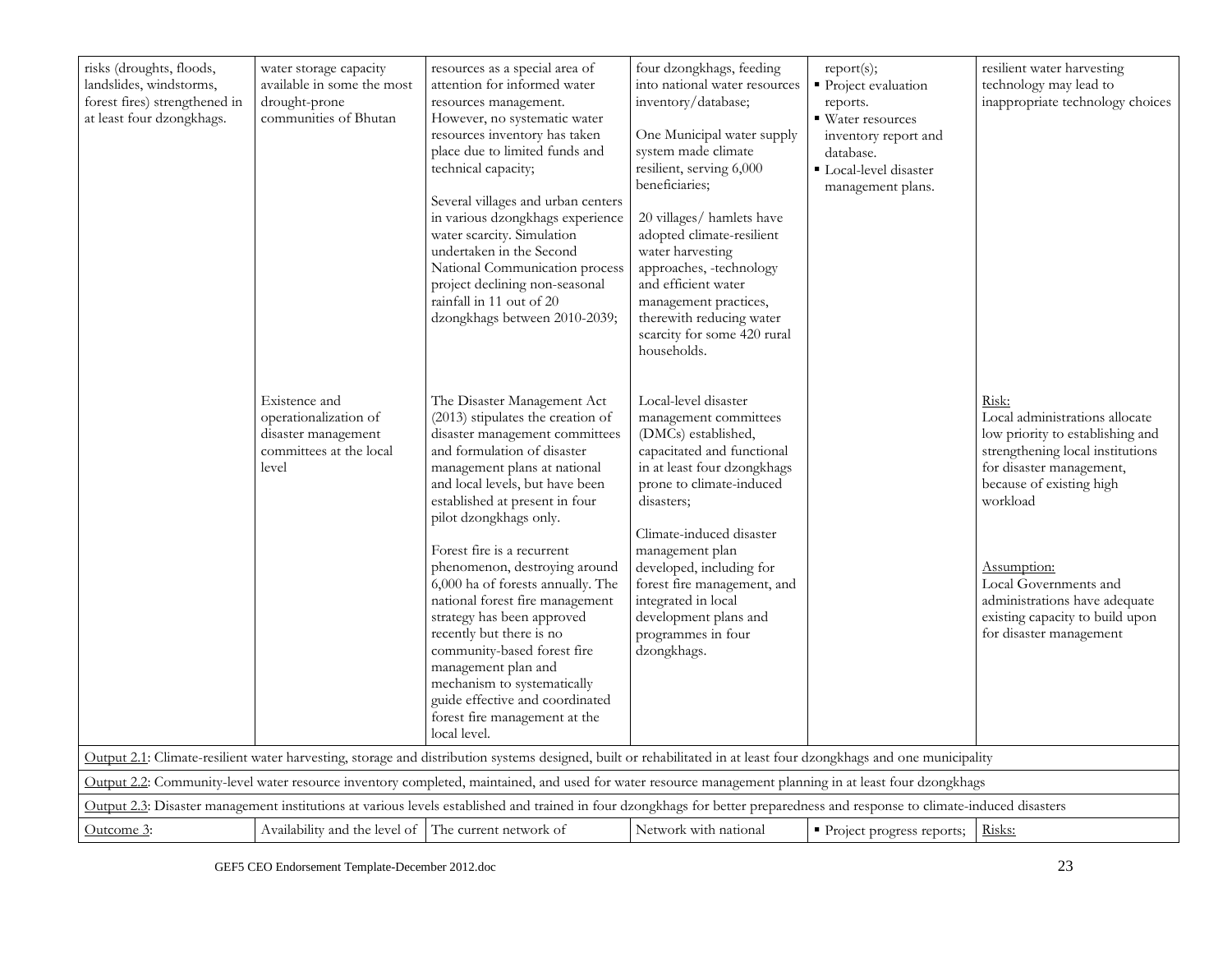| Relevant information about<br>climate-related risks and<br>threats shared across<br>development sectors for<br>planning and preparedness<br>on a timely and reliable<br>basis. | use of localized climate<br>information.<br>Number and location of<br>real-time weather<br>observation, forecasting<br>and warning stations that<br>feed data into the<br>NWFFWC; | meteorological stations is limited<br>to 24 stations, of which only 3<br>are automated. Existing<br>infrastructure for climate risk<br>warning is highly GLOF-risk<br>related.<br>The NWFFWC is in a nascent<br>stage supported by a small<br>network of meteorological<br>stations and with insufficient<br>capacity to analyze, manage, and<br>disseminate climate information<br>in a timely manner. | coverage of minimum $# 60$<br>new real-time weather<br>stations and #45 new flood<br>measurement stations<br>established.<br>NWFFWC operational, with<br>a core team of at least 10<br>members trained and<br>established for climate data<br>analysis, management and<br>dissemination;                                                                                                                                       | Government $11th$ Five<br>Year Plan review<br>report(s);<br>Project evaluation<br>reports;<br>· Meteorological data and<br>records:<br>· Day-to-day broadcast of<br>weather reports and<br>forecasts.<br>■ Web portal analysis<br>Interviews with policy<br>staff of different sectors<br>and inventory/analysis of<br>new policy documents<br>on relevant sectors | Compatibility of different<br>elements (equipment) of the<br>hydromet network and<br><b>NWFFWC</b><br>Support from JICA changed,<br>delayed or cancelled<br>Assumptions:<br>In-country capacity is available<br>or built for operation and<br>maintenance of the hardware;<br>Spares are readily available in<br>the event of damage or<br>disrepair. |
|--------------------------------------------------------------------------------------------------------------------------------------------------------------------------------|-----------------------------------------------------------------------------------------------------------------------------------------------------------------------------------|---------------------------------------------------------------------------------------------------------------------------------------------------------------------------------------------------------------------------------------------------------------------------------------------------------------------------------------------------------------------------------------------------------|--------------------------------------------------------------------------------------------------------------------------------------------------------------------------------------------------------------------------------------------------------------------------------------------------------------------------------------------------------------------------------------------------------------------------------|--------------------------------------------------------------------------------------------------------------------------------------------------------------------------------------------------------------------------------------------------------------------------------------------------------------------------------------------------------------------|-------------------------------------------------------------------------------------------------------------------------------------------------------------------------------------------------------------------------------------------------------------------------------------------------------------------------------------------------------|
|                                                                                                                                                                                | Number of sectors using<br>climate information to<br>make their development<br>policies and plans climate<br>resilient                                                            | Demand for and use of localized<br>climate information is yet unclear<br>and undervalued                                                                                                                                                                                                                                                                                                                | Climate data/information<br>user training provided to at<br>least 100 staff of key data<br>user agencies, e.g. disaster<br>management, agriculture,<br>forestry, hydropower, civil<br>aviation, road transport, and<br>tourism, and local<br>government institutions.<br>Updated weather forecasting<br>and localized climate<br>information disseminated on<br>a daily basis through web-<br>portal, media and other<br>means |                                                                                                                                                                                                                                                                                                                                                                    | <u>Risk:</u><br>Sectors unwilling to integrate<br>climate risks into policies and<br>activity designs, because of more<br>challenging complexity and likely<br>higher budget requirements and<br>thus in the short-term less<br>perceived benefits                                                                                                    |
|                                                                                                                                                                                |                                                                                                                                                                                   | Due to sector fragmentation little<br>exchange of knowledge, lessons<br>and experiences takes place,<br>existing platforms are shaped<br>around national programmes<br>(like NAPA working group) but<br>do not function adequately<br>outside the framework of these<br>programmes due to limited<br>capacity of NECS for multi-<br>stakeholder process facilitation<br>and sector leadership           | At least three evidence-<br>based policy influencing<br>documents disseminated<br>through NECS<br>National climate change<br>policy framework in place<br>(CC adaptation and<br>synergies), with gender<br>segregated policies and<br>monitoring framework                                                                                                                                                                     |                                                                                                                                                                                                                                                                                                                                                                    |                                                                                                                                                                                                                                                                                                                                                       |

Output 3.1: Enhanced quality, availability and transfer of real-time climate data in all dzongkhags for climate resilient development planning and local disaster management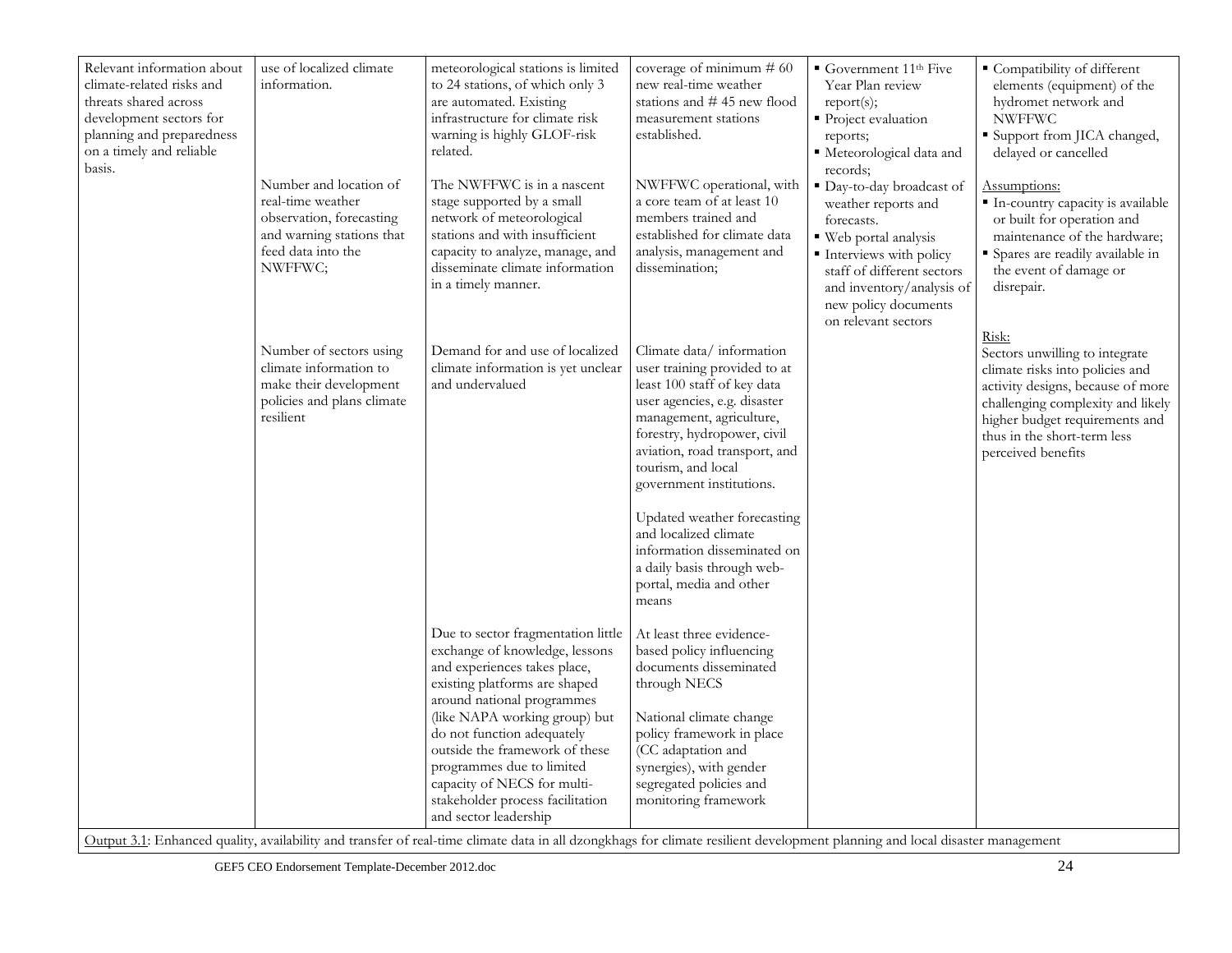Output 3.2: Increased effectiveness of National Weather and Flood Forecasting and Warning Center (NWFFWC) through improved capacity to analyze, manage and disseminate localized climate information in a timely manner

Output 3.3: Policy makers and development professionals have systematic access to evidence-based information on climate risks and hazards through cross-government knowledge sharing and coordination mechanisms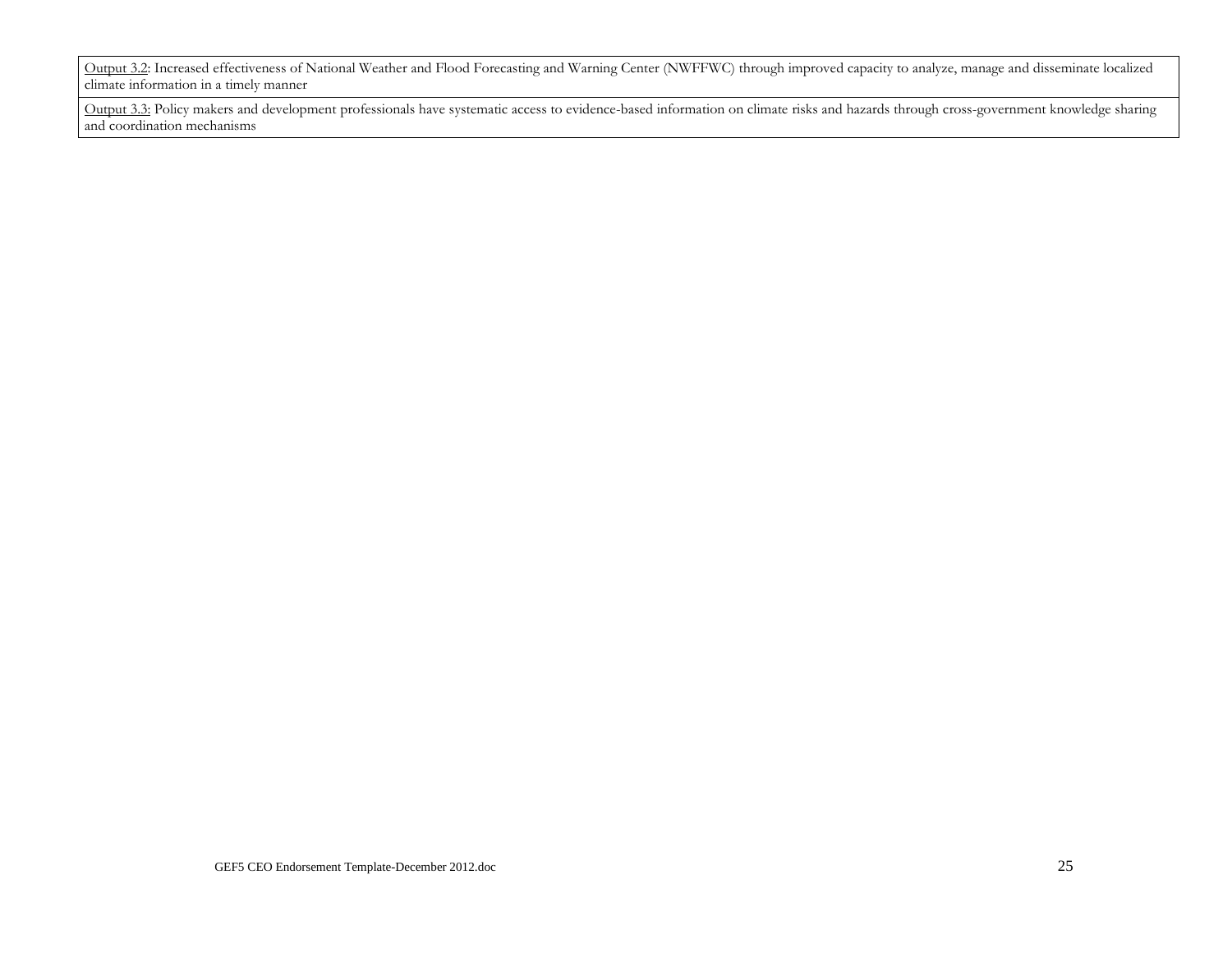**ANNEX B: RESPONSES TO PROJECT REVIEWS (**from GEF Secretariat and GEF Agencies, and Responses to Comments from Council at work program inclusion and the Convention Secretariat and STAP at PIF).

## **COUNCIL MEMBER COMMENTS FOR FULL/MEDIUM-SIZED PROJECTS**

Country/Region: Bhutan Project Title: Addressing the Risks of Climate-induced Disasters through Enhanced National and Local Capacity for Effective Actions GEFSEC Project ID: 4760 GEF Agenc(ies): UNDP Anticipated project financing (\$ million): PPG : 0.1 GEF Project Grant : 11.4912 Total Project Cost: USD 65,360,029 GEF Agency Contact Person: Yusuke Taishi

| <b>Review sheet comments</b>      | <b>Reply</b>                                                                                                               | <b>Reference to Document</b> |
|-----------------------------------|----------------------------------------------------------------------------------------------------------------------------|------------------------------|
| BY CEO Endorsement please         | The institutionalization of developed capacity is ensured, inter                                                           | Additionality sections in    |
| clarify the mechanisms through    | alia, through the following approaches adopted in the project:                                                             | Outcome 2 and 3.             |
| which capacities developed in the |                                                                                                                            |                              |
| project will be integrated into   | First, capacity building towards CBDRM will be an integral                                                                 |                              |
| well-established programmes in    | element of the recently approved Disaster Management Act,                                                                  |                              |
| the country so that the project   | which mandates every dzongkhag to establish a Dzongkhag                                                                    |                              |
| benefits may be sustained.        | Disaster Management Committee and associated plans. Thus, the                                                              |                              |
|                                   | CBDRM capacity building that will be facilitated through the                                                               |                              |
|                                   | project has a legislative underpinning. In addition, it is envisaged                                                       |                              |
|                                   | that enhanced access to and understanding about climate                                                                    |                              |
|                                   | information and risks, which will be made possible from the                                                                |                              |
|                                   | investments under Outcome 3, will be integrated into the new                                                               |                              |
|                                   | Contingency Plan in the four target dzongkhags and additional                                                              |                              |
|                                   | three from the baseline projects. The experience of "climate risk                                                          |                              |
|                                   | mainstreaming" into the dzongkhag-level contingency plan will                                                              |                              |
|                                   | be shared through the World Bank/GFDRR-supported project,<br>which is currently providing a technical assistance to DDM at |                              |
|                                   | the national level for improving disaster management capacity in                                                           |                              |
|                                   | terms of formulation of rules and regulations, by-laws and                                                                 |                              |
|                                   | standard operating procedures. Through this, it is envisaged that                                                          |                              |
|                                   | the additional adaptation benefits and approach that will be                                                               |                              |
|                                   | introduced by this project, in the context of CBDRM, will be                                                               |                              |
|                                   | integrated into the national-level DM Act implementation                                                                   |                              |
|                                   | methodologies.                                                                                                             |                              |
|                                   |                                                                                                                            |                              |
|                                   | Second, under Outcome 3, two types of government groups will                                                               |                              |
|                                   | be trained for the use of climate information. First, technical                                                            |                              |
|                                   | officers within NWFFWC, which is mandated to provide                                                                       |                              |
|                                   | weather forecasts and climate projections, will be trained on                                                              |                              |
|                                   | climate data analysis, management and dissemination. Second, at                                                            |                              |
|                                   | least 100 government officers from agencies that will use                                                                  |                              |
|                                   | processed climate data will also be trained so that they could                                                             |                              |
|                                   | interpret and make best use of improved climate information.                                                               |                              |
|                                   | The agencies that will be trained include disaster management,                                                             |                              |
|                                   | agriculture, hydropower, civil aviation, road, tourism, and local                                                          |                              |
|                                   | governments.                                                                                                               |                              |
|                                   | Lastly, NEC as the coordination agency for climate change                                                                  |                              |
|                                   | issues will also be supported in building their cross-sectoral                                                             |                              |
|                                   | collaboration and coordination capacity. Climate change is one                                                             |                              |
|                                   | of the first development challenges that require pan-government                                                            |                              |
|                                   | coordination for effective actions. As part of the capacity                                                                |                              |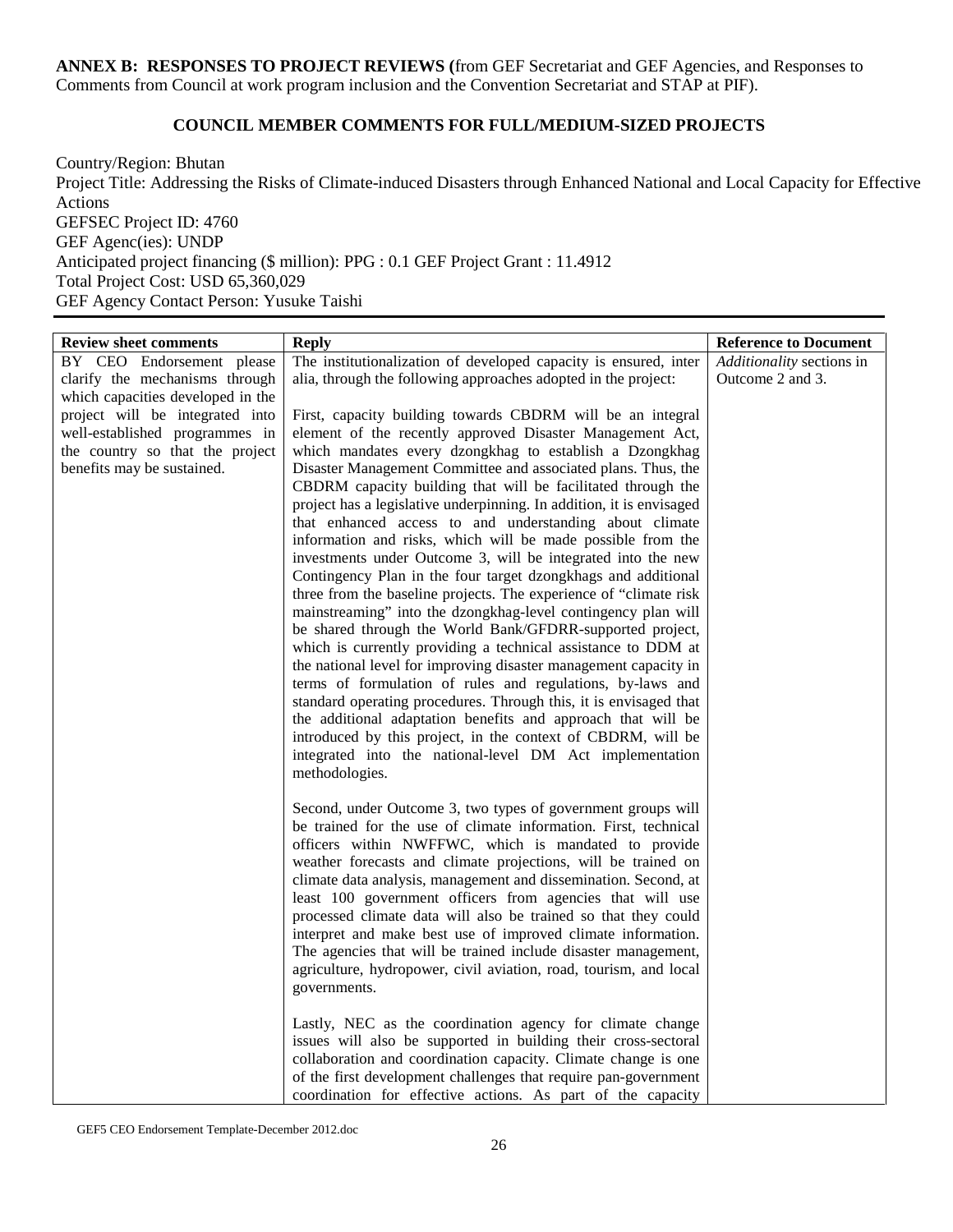|                                                              | building process, LDCF resources will be used by NEC to                                                                |                                                 |
|--------------------------------------------------------------|------------------------------------------------------------------------------------------------------------------------|-------------------------------------------------|
|                                                              | produce a national climate change policy framework, which                                                              |                                                 |
|                                                              | integrates lessons generated from the implementation of this                                                           |                                                 |
|                                                              | project.                                                                                                               |                                                 |
| Please articulate the ways in                                | The manifestations of climate risks in Bhutan are multifaceted,                                                        | Section 4 Summary of                            |
| which each baseline programme                                | and so are the sectors whose capacity needs to be developed for                                                        | Funds and Co-financing                          |
| will contribute to the stated                                | effective actions to mitigate such risks. The RGoB's decision to                                                       | and Section 2.5 Project                         |
| project components and the                                   | implement this project in a programmatic manner was                                                                    | Objective, Outcomes,                            |
| mechanisms through which the                                 | underpinned by their conviction that various entities both                                                             | Outputs and Activities.                         |
| proposed project will be                                     | government and non-government need to gain experience and                                                              |                                                 |
| integrated into the baseline                                 | obtain capacity in addressing climate risks in respective sectors.                                                     | Section A4 in the CEO                           |
| projects to make them more                                   | Due to this programmatic approach in which eight responsible                                                           | Endorsement Form also                           |
| resilient. Please clarify<br>coordination among the baseline | parties are involved in the implementation of the project,<br>relevant baseline projects and co-financing projects are | presents list of baseline<br>projects vis-à-vis |
| programmes such that they                                    | inevitably diverse.                                                                                                    | corresponding Outcomes                          |
| provide consolidated and                                     |                                                                                                                        | and Outputs for the                             |
| appropriate baseline for the                                 | A list of baseline projects that are providing co-financing to the                                                     | project                                         |
| proposed project                                             | proposed LDCF project is presented in Section 4. The ways in                                                           |                                                 |
|                                                              | which climate resilience will be introduced to these baseline                                                          |                                                 |
|                                                              | projects are described in the baseline/additionality sections in                                                       |                                                 |
|                                                              | Section 2.5. In particular, the following                                                                              |                                                 |
|                                                              | projects/initiatives/expenditures are considered as the baseline                                                       |                                                 |
|                                                              | projects for this project:                                                                                             |                                                 |
|                                                              |                                                                                                                        |                                                 |
|                                                              | Outcome 1:                                                                                                             |                                                 |
|                                                              | Construction of national highways and expansion of<br>$\bullet$                                                        |                                                 |
|                                                              | Phuentsholinc City                                                                                                     |                                                 |
|                                                              | Technical assistance support for the Department of                                                                     |                                                 |
|                                                              | Geology and Mines                                                                                                      |                                                 |
|                                                              | Outcome 2:                                                                                                             |                                                 |
|                                                              | Planned RGoB expenditures to expand water sources<br>$\bullet$                                                         |                                                 |
|                                                              | for Mongar                                                                                                             |                                                 |
|                                                              | Ongoing financial and technical assistance for national<br>٠                                                           |                                                 |
|                                                              | water resource inventory                                                                                               |                                                 |
|                                                              | Tarayana's ongoing rural development support                                                                           |                                                 |
|                                                              | CBDRM capacity trainings                                                                                               |                                                 |
|                                                              | Outcome 3:                                                                                                             |                                                 |
|                                                              | Technical assistance support to the Department of                                                                      |                                                 |
|                                                              | Hydro-Meteorological Services and National Weather                                                                     |                                                 |
|                                                              | and Flood Forecasting and Warning Center                                                                               |                                                 |
|                                                              | Departmental budget for DHMS<br>$\bullet$                                                                              |                                                 |
| Component 2 includes building                                | The target dzongkhags for building community capacity for                                                              | The <i>additionality</i> section                |
| resilience to forest fires, however                          | forest fires have been selected on the basis of the historic                                                           | under Outcome 2                                 |
| the activities described are highly                          | occurrence of forest fires. More specifically, the following                                                           |                                                 |
| geared towards water and flood                               | dzongkhags have been selected: Wangduephodrang; Mongar;                                                                |                                                 |
| management and only addresses                                | Trashigang; and Thimphu.                                                                                               |                                                 |
| forest fire peripherally.                                    | The project activities that will be implemented by the DoFPS                                                           |                                                 |
| Depending on the districts and                               | entail integration of real time climate risks into the pilot Forest                                                    |                                                 |
| sites that would be chosen for the                           | Fire Management Programme (FFMP). Activities in FFMP                                                                   |                                                 |
| activities, please describe                                  | include Project support will include formulation of                                                                    |                                                 |
| activities targeted towards                                  | dzongkhag/gewog forest fire management plans, and formation                                                            |                                                 |
| reduction of climate change                                  | and training of village level forest fire management groups                                                            |                                                 |
| vulnerabilities specific to the area                         | (VLFFMGs). However, forest fire management plans that are                                                              |                                                 |
| and address those vulnerabilities                            | developed through the FFMP is currently reactive rather than                                                           |                                                 |
| to the equal extent as indicated in                          | anticipatory based on real time climate information. With                                                              |                                                 |
| the expected outcome for                                     | enhanced climate data monitoring capacity (through Outcome 3),                                                         |                                                 |
| component 2.                                                 | forest fire management plans in these four dzongkhags will be                                                          |                                                 |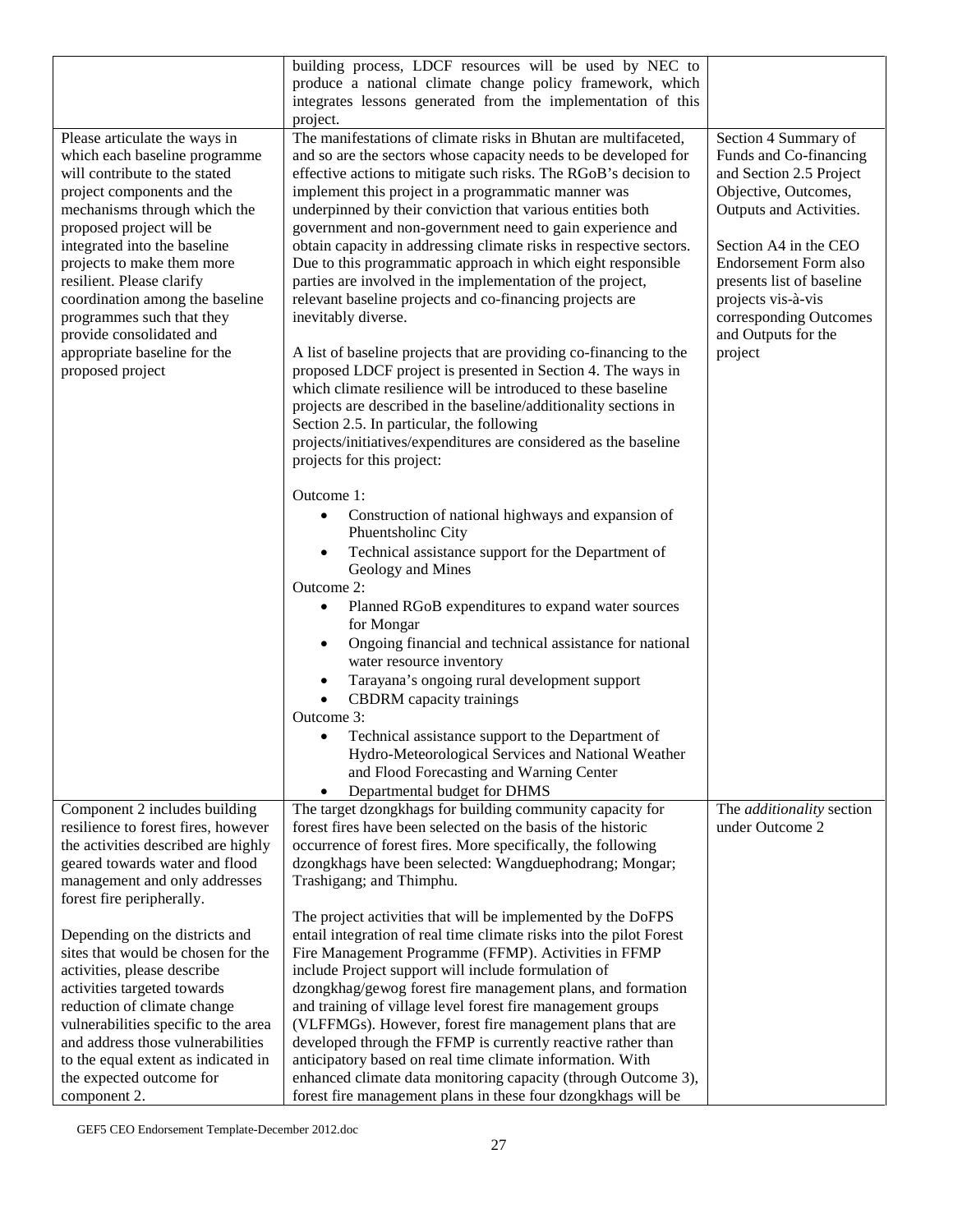|                                  | strengthened with additional considerations to reflect the real                                                              |                           |
|----------------------------------|------------------------------------------------------------------------------------------------------------------------------|---------------------------|
|                                  | time climate information that will be generated by DHMS.                                                                     |                           |
|                                  |                                                                                                                              |                           |
|                                  | To complement this, LDCF resources will also be used to build                                                                |                           |
|                                  | the capacity within DoFPS to reflect climate risks in their                                                                  |                           |
|                                  | implementation of FFMP.                                                                                                      |                           |
|                                  | - Training and facilitation capacity for community-based                                                                     |                           |
|                                  | forest fire management                                                                                                       |                           |
|                                  | Development of awareness and advocacy materials<br>$\overline{\phantom{0}}$                                                  |                           |
|                                  | Research and information development on the impact of                                                                        |                           |
|                                  | climate risks on forest fires                                                                                                |                           |
|                                  | Improving Watch and Alert system                                                                                             |                           |
|                                  | Review and update of National Forest Fire Management                                                                         |                           |
|                                  | Strategy taking into account the experiences and lessons                                                                     |                           |
|                                  | learnt from the project and other related initiatives.                                                                       |                           |
|                                  |                                                                                                                              |                           |
|                                  |                                                                                                                              |                           |
|                                  | It is important to note that, despite distinct activities to address                                                         |                           |
|                                  | risks of forest fires compared with other CBDRM activities, the                                                              |                           |
|                                  | Dzongkhag Disaster Management Committee acts as the single                                                                   |                           |
|                                  | oversight and coordination agency at the subnational level                                                                   |                           |
|                                  | ensuring concerted response to all types of natural hazards at the                                                           |                           |
|                                  | sub-national level.                                                                                                          |                           |
| Please provide details on        | NEC as the Implementing Partner for this project has invited                                                                 | Section B.1 in the CEO    |
| communities<br>local<br>and      | Tarayana Foundation as a Responsible Party to carry out some of                                                              | <b>Endorsement Form;</b>  |
| CSOs<br>will<br>that<br>be       | project activities under Outcome 2. Tarayana Foundation is the                                                               | Section 2.9 Stakeholder   |
| involved in the design and       | only CSO in the country that has a nation-wide presence working                                                              | Involvement Plan          |
|                                  | on rural development issues, especially related to access to                                                                 |                           |
| implementation<br>of             | water.                                                                                                                       |                           |
| different<br>project             | Leveraging their experience in mobilizing local community                                                                    |                           |
| components.                      | members and forming self-help groups, Output 2.1 of the project                                                              |                           |
|                                  | in particular, will have a strong community-engagement element                                                               |                           |
|                                  | built in the design. Specifically, community members from 420                                                                |                           |
|                                  | villages across 20 villages will directly benefit from community-                                                            |                           |
|                                  | based adaptation activities in the area of water scarcity. As                                                                |                           |
|                                  | reflected in the co-financing letter from Tarayana Foundation,                                                               |                           |
|                                  | these community members will contribute to the project                                                                       |                           |
|                                  | activities in the form of labor contribution to construct                                                                    |                           |
|                                  | community-level water harvesting infrastructure.                                                                             |                           |
|                                  | Also CBDRM capacity building for climate-induced extreme                                                                     |                           |
|                                  | events (including forest fires) will involve community members                                                               |                           |
|                                  | through mock-drills and as members of VLFFMGs and search                                                                     |                           |
|                                  | and rescue volunteer groups.                                                                                                 |                           |
| Please list and explain the      | Section 2.3 "Project links to past and on-going initiatives" lists                                                           | Section 2.3 Project links |
| coordination of the proposed     | relevant initiatives that the design team of the project took into                                                           | to past and on-going      |
| project with related programmes  | considerations in the design of the proposed LDCF project. Of                                                                | initiatives; the          |
| other than the baseline projects | these, JICA's Capacity Development of GLOF and Rainstorm                                                                     | additionality section for |
|                                  | Flood Forecasting and Early Warning in the Kingdom of Bhutan                                                                 | Outcome 3                 |
|                                  | is considered the most critical initiative that require a close                                                              |                           |
|                                  | coordination as it presents a potential risk of overlap. To avoid                                                            |                           |
|                                  | potential overlap and achieve synergies, during the PPG phase,<br>JICA, RGoB and UNDP had a series of consultative meetings. |                           |
|                                  | The following is the general approach for future coordination:                                                               |                           |
|                                  |                                                                                                                              |                           |
|                                  | To ensure system coherence, JICA and UNDP agreed that the                                                                    |                           |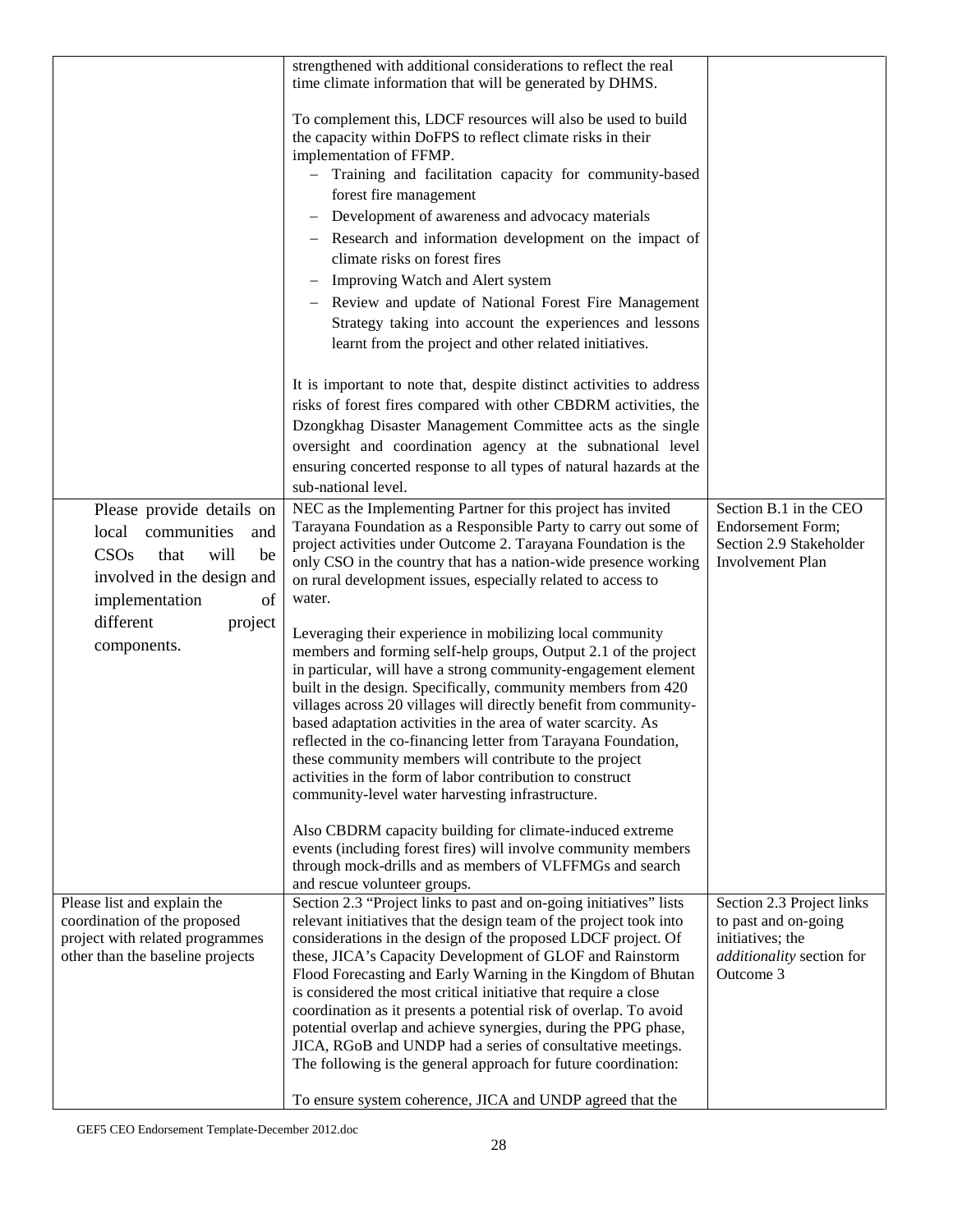|                                  | final decision on system design, equipment requirements and        |                         |
|----------------------------------|--------------------------------------------------------------------|-------------------------|
|                                  | specifications for hydro-met infrastructures will only be taken    |                         |
|                                  | after both these projects have finalized the (joint) comprehensive |                         |
|                                  | overall design, ensuring adequate integration of all elements and  |                         |
|                                  | functionalities. Only after the full design has received support   |                         |
|                                  | from all parties (MoE/DHMS, UNDP/GEF, JICA and World               |                         |
|                                  | Bank) and equipment requirements and specifications have been      |                         |
|                                  | validated, will purchase of equipment under the LDCF project       |                         |
|                                  | commence. Furthermore since JICA will provide a large TA and       |                         |
|                                  | capacity development support to DHMS, the capacity                 |                         |
|                                  | development support under the LDCF project will be limited to      |                         |
|                                  | those essential technical capacities for the adequate functioning  |                         |
|                                  | of the systems the LDCF project will invest in and which are not   |                         |
|                                  | covered by JICA (or World Bank). The LDCF project will thus        |                         |
|                                  | invest in capacity development on ICT systems operation and        |                         |
|                                  | maintenance under Output 3.1, and under Output 3.2 on snow         |                         |
|                                  | and glacier research, river basin research, demand sensitization   |                         |
|                                  | and on climate data processing, interpretation and demand          |                         |
|                                  | supply with a focus on weather forecasting and generating useful   |                         |
|                                  | climate data. The capacity development overview, developed by      |                         |
|                                  | DHMS and presented in Annex 11, will therefore only be a           |                         |
|                                  | reference for prioritization of these latter capacity development  |                         |
|                                  | activities, under Output 3.2                                       |                         |
| Please provide information       | The potential challenge of coordination for effective, concerted   | Section 5 Management    |
| regarding coordination among the | implementation of the project was acknowledged during the PIF      | Arrangement details the |
| parties responsible for various  | formulation stage and the management arrangement of the            | coordination mechanisms |
| baseline programmes and also     | project was formulated with a view to overcome this challenge.     | in the project.         |
| with the executing entity.       | In particular, the management arrangement will have three-tiered   |                         |
|                                  | coordination system: the Project Working Group (PWG)               |                         |
|                                  | represented by working-level officials from the IP and RPs,        |                         |
|                                  | Technical Advisory Group (TAG) represented by mid-level            |                         |
|                                  | officials which will be responsible for the overall technical      |                         |
|                                  |                                                                    |                         |
|                                  | coherence of the project and adherence to the national standards,  |                         |
|                                  | and the Project Board which will provide strategic guidance and    |                         |
|                                  | oversight of the project. Of these three tiers, it is PWG and PB   |                         |
|                                  | that are primarily responsible for coordination of project         |                         |
|                                  | activities and baseline development activities. Members of PWG     |                         |
|                                  | will meet on a quarterly basis to report progress, issues and      |                         |
|                                  | reconcile financing, to provide PMU the necessary information      |                         |
|                                  | for donor reporting. Progress as measured against the strategic    |                         |
|                                  | results frame indicators and AMAT will be consolidated at this     |                         |
|                                  | level for further review by the PB. At the Board level, UNDP       |                         |
|                                  | and key partners such as JICA will be present to ensure high-      |                         |
|                                  | level coordination. Beyond the project structure, the Multi-       |                         |
|                                  | Sectoral Technical Committee on Climate Change (MSTCCC),           |                         |
|                                  | whose capacity will be strengthened through Output 3.3, will       |                         |
|                                  | also be used as a platform for coordination.                       |                         |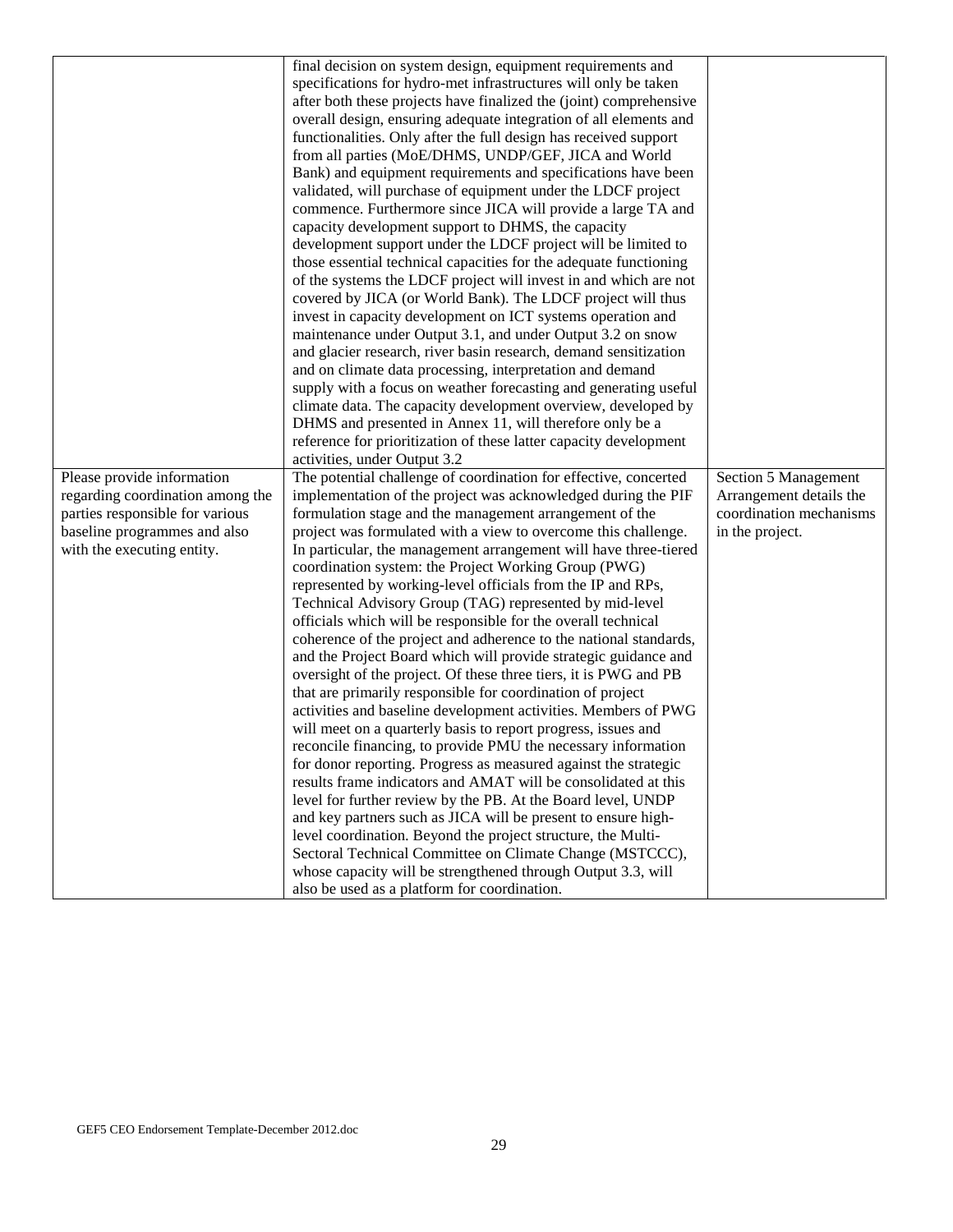# **ANNEX C: STATUS OF IMPLEMENTATION OF PROJECT PREPARATION ACTIVITIES AND THE USE OF FUNDS[5](#page-29-0)**

#### A. DESCRIBE FINDINGS THAT MIGHT AFFECT THE PROJECT DESIGN OR ANY CONCERNS ON PROJECT IMPLEMENTATION, IF ANY:

Concerns that may affect project implementation were fully reviewed during the PPG stage and it was updated in the Risk Log in Section A.6 above and Annex 14.

B. PROVIDE DETAILED FUNDING AMOUNT OF THE PPG ACTIVITIES FINANCING STATUS IN THE TABLE BELOW:

| PPG Grant Approved at PIF: 100,000                               |                                       |                                          |                            |  |  |
|------------------------------------------------------------------|---------------------------------------|------------------------------------------|----------------------------|--|--|
| <b>Project Preparation Activities Implemented</b>                | <b>GEF/LDCF/SCCF/NPIF Amount (\$)</b> |                                          |                            |  |  |
|                                                                  | <b>Budgeted</b><br><b>Amount</b>      | <b>Amount Spent as</b><br>of 22.11.2013) | Amount<br><b>Committed</b> |  |  |
| Activity1. Technical definition and capacity<br>needs assessment | 55,750.00                             | 58,598.34                                | 0.00                       |  |  |
| Activity3. Technical study for Landslide<br>mitigation in P/ling | 9,160.00                              | 9,364.77                                 | 0.00                       |  |  |
| Activity4. Technical study for water supply<br>system in Mongar  | 18,400.00                             | 18,540.43                                | 0.00                       |  |  |
| Activity5. Technical study for hydromet<br>services              | 6,835.15                              | 5,924.71                                 | 0.00                       |  |  |
| Activity6. Project Management                                    | 8,259.78                              | 3305.69                                  | 3,400.00                   |  |  |
| Contingency(Exchange gain and loss)                              | 1595.07                               | 794.18                                   | 71.88                      |  |  |
| <b>Total</b>                                                     | 100,000                               | 96,528.12                                | 3,471.88                   |  |  |

<span id="page-29-0"></span>5 <sup>5</sup> If at CEO Endorsement, the PPG activities have not been completed and there is a balance of unspent fund, Agencies can continue undertake the activities up to one year of project start. No later than one year from start of project implementation, Agencies should report this table to the GEF Secretariat on the completion of PPG activities and the amount spent for the activities.

GEF5 CEO Endorsement Template-December 2012.doc